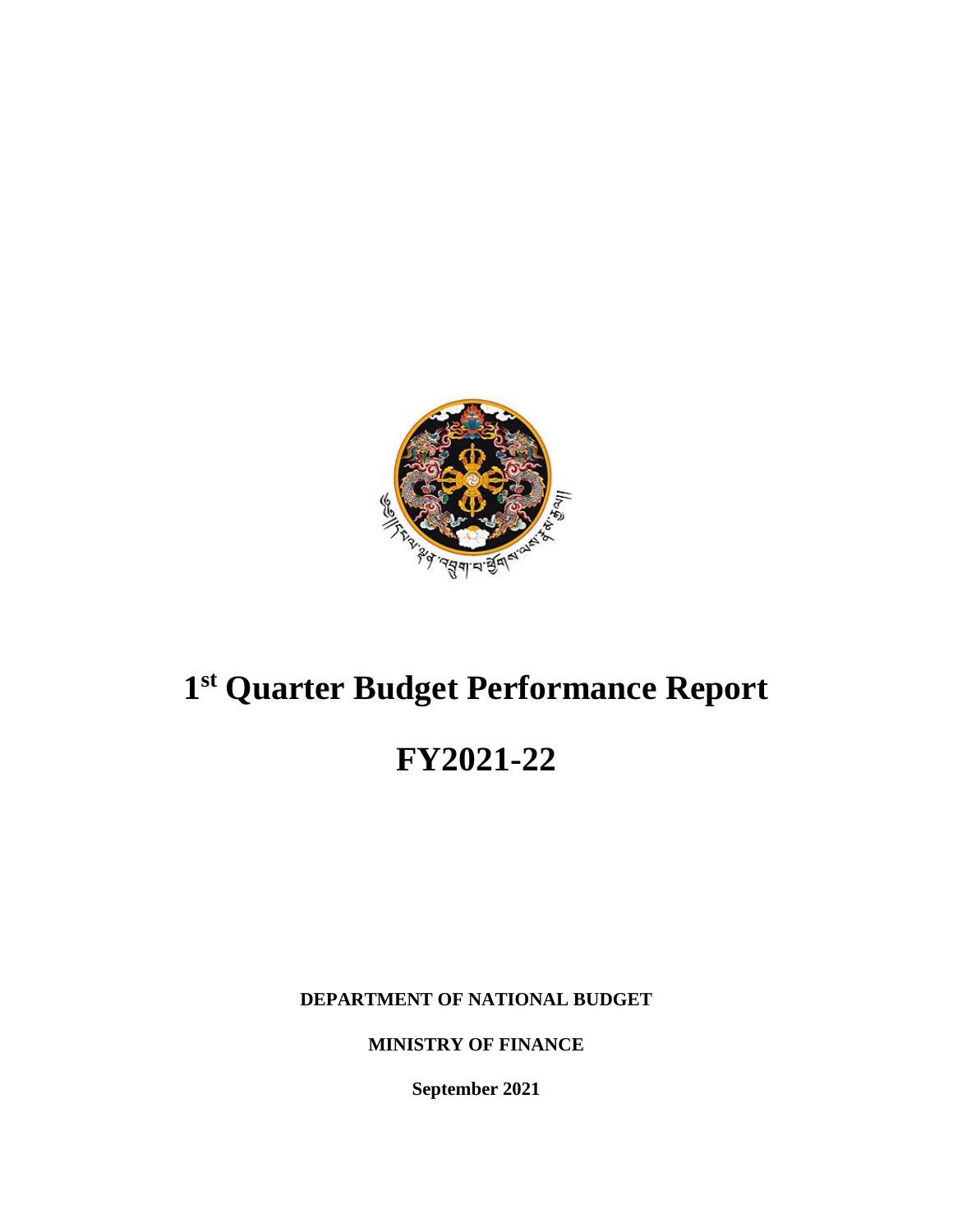## **Table of Contents**

| 1.        |      |        |  |  |  |  |  |
|-----------|------|--------|--|--|--|--|--|
| 2.        |      |        |  |  |  |  |  |
|           |      |        |  |  |  |  |  |
| <b>3.</b> |      |        |  |  |  |  |  |
|           | 3.1. |        |  |  |  |  |  |
|           | 3.2. |        |  |  |  |  |  |
|           | 3.3. |        |  |  |  |  |  |
|           | 3.4. |        |  |  |  |  |  |
|           |      | 3.4.1. |  |  |  |  |  |
|           |      | 3.4.2. |  |  |  |  |  |
|           |      | 3.4.3. |  |  |  |  |  |
| 4.        |      |        |  |  |  |  |  |
| 5.        |      |        |  |  |  |  |  |
| 6.        |      |        |  |  |  |  |  |
|           | 6.1. |        |  |  |  |  |  |
|           | 6.2. |        |  |  |  |  |  |
| 7.        |      |        |  |  |  |  |  |
| 8.        |      |        |  |  |  |  |  |
|           |      |        |  |  |  |  |  |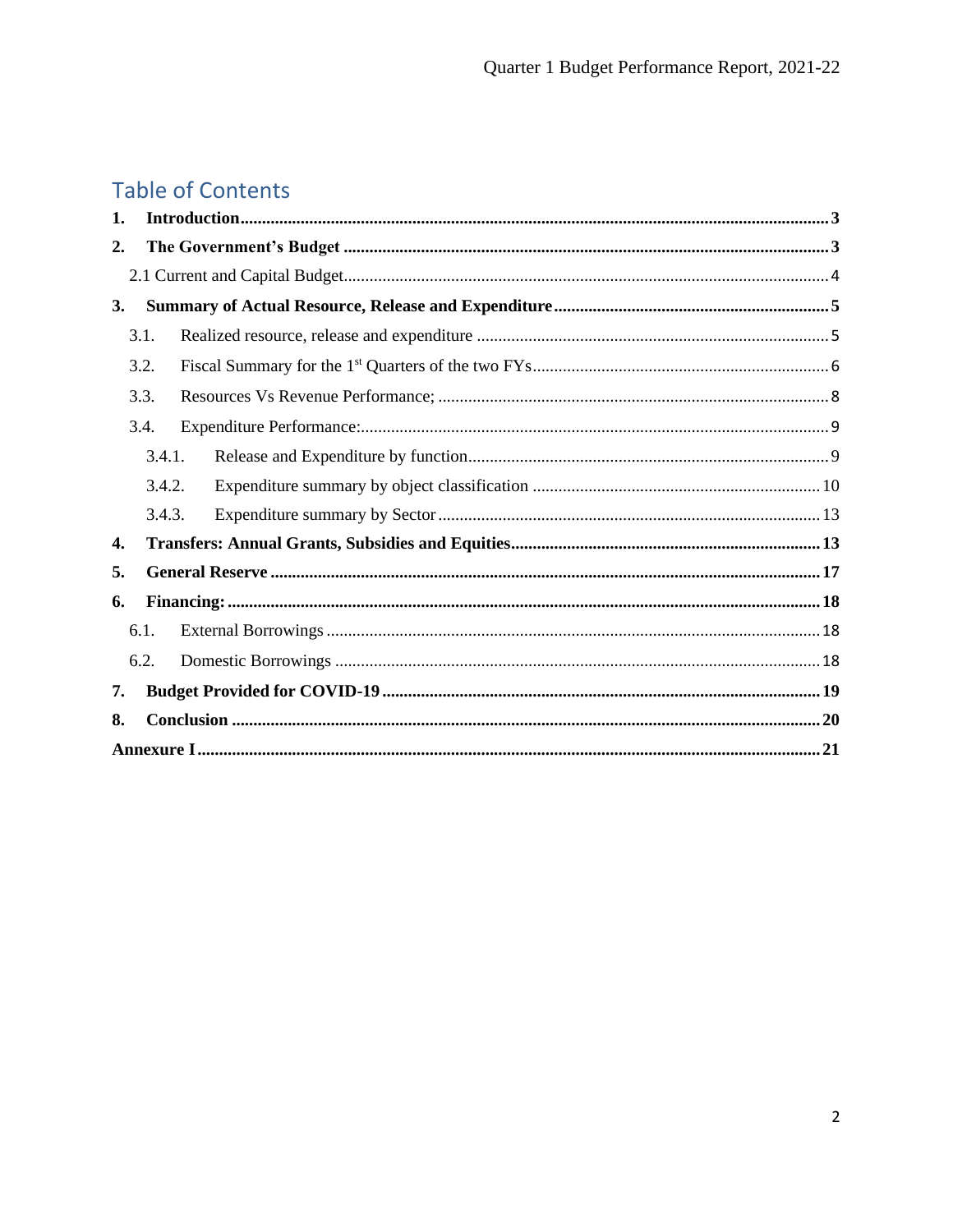### <span id="page-2-0"></span>1. Introduction

The Department of National Budget (DNB), Ministry of Finance is pleased to issue the 1<sup>st</sup> Quarter Budget Performance Report for the FY 2021-22 ending September 30, 2021.

The report highlights the budget performance for the first quarter including domestic revenue and grants and loans realized, to finance the fiscal deficit. Through this report the Department seeks to inform the Government, citizens and other relevant stakeholders on the performance of budget to enhance transparency in accordance with the global practices as well as responsibility bestowed upon by the Public Finance (Amendment) Act of Bhutan, 2012. This report has been prepared in accordance with the budget classification framework adopted in the National Budget Report.

## <span id="page-2-1"></span>2. The Government's Budget

In the  $1<sup>st</sup>$  quarter, both the resources and budget have increased by 2 per cent. The increase in resource is mainly on account of incorporation of Nu. 1,255.010 million through donor support which is detailed in Table 1. The summary of total resources, budget and fiscal balance as compared to the original estimates is shown in Figure 1.

#### Figure 1: RESOURCE, BUDGET, & FISCAL BALANCE



*(Nu. In Millions)*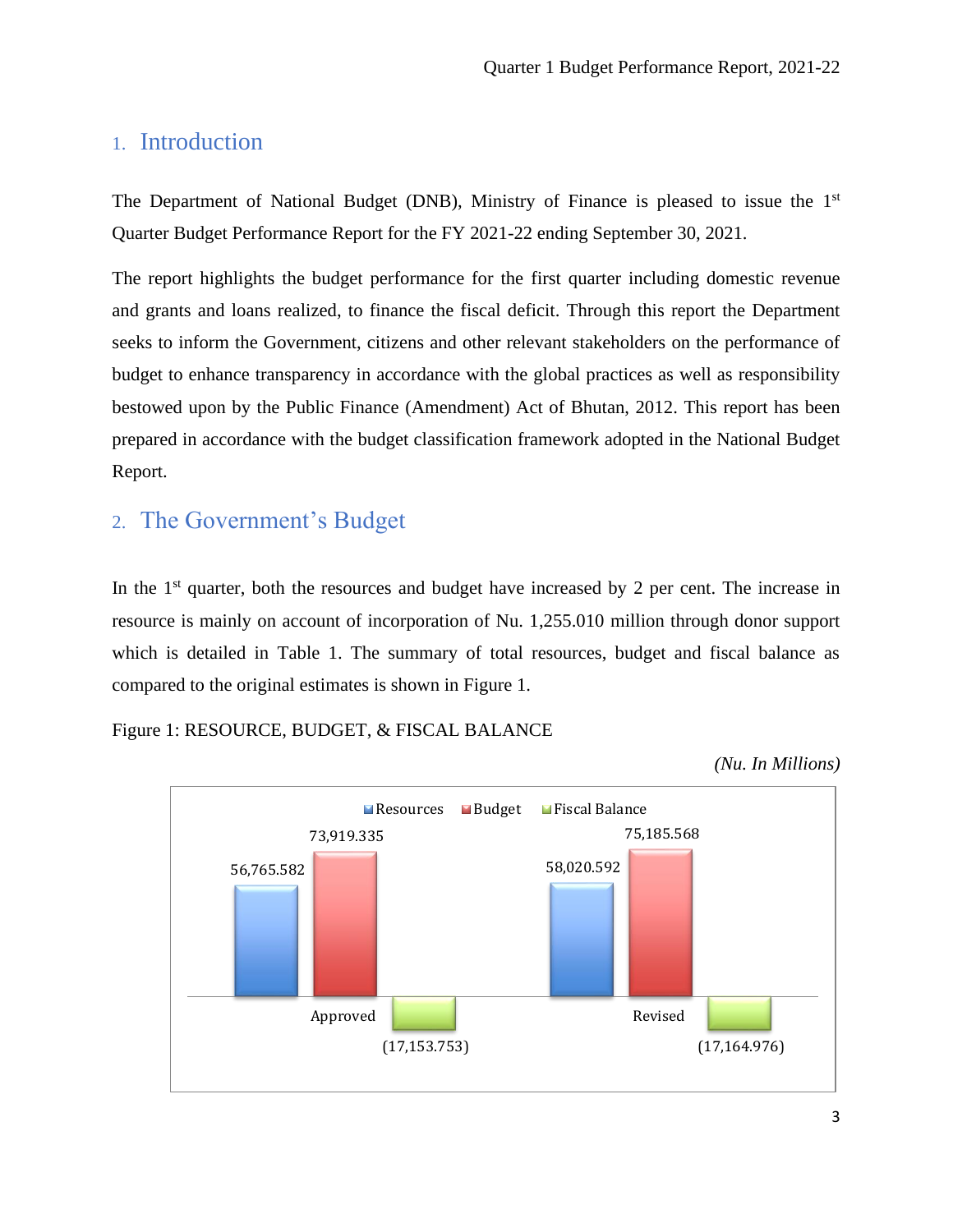*(Source: DNB& DPA)*

The fiscal balance as a percentage of GDP (Nu.199,654.659 million) has increased from 8.59 per cent to 8.60 per cent mainly on account of incorporation of loan funded projects under International Development Association amounting to Nu. 11.223 million.

TABLE 1: SUPPLEMENTARY INCORPORATION UNDER DONOR GRANT DURING THE  $1^{\mathrm{ST}}$  Quarter

*(Nu. In Millions)*

| <b>Name of Donor</b> | <b>Amount</b> |
|----------------------|---------------|
| <b>ADB</b>           | 77.531        |
| EU                   | 94.800        |
| <b>AUSTRIAN</b>      | 24.933        |
| <b>GFATM</b>         | 60.500        |
| GoI                  | 429.946       |
| <b>UN AGENCIES</b>   | 87.122        |
| <b>WHO</b>           | 57.908        |
| PG & TSF             | 156.356       |
| Others               | 265.914       |
| <b>TOTAL</b>         | 1,255.010     |
|                      | Source: DNB   |

#### <span id="page-3-0"></span>2.1 Current and Capital Budget

The current budget has decreased by 0.02 per cent whereas the capital budget has increased by 3.28 per cent. The details of the variance are show in Table 2.

TABLE 2: APPROVED BUDGET VS REVISED BUDGET FOR FY 2021-22

*(Nu. In Millions)*

| <b>Particulars</b> | <b>Approved Budget</b> | <b>Revised Budget</b> | % change  |
|--------------------|------------------------|-----------------------|-----------|
| Current            | 35,598.664             | 35,592.900            | $-0.02\%$ |
| Less: DGRK         | -                      | 14.670                |           |
| Capital            | 38,320.671             | 39,577.998            | 3.28%     |
| <b>Total</b>       | 73,919.335             | 75,185.568            | $1.71\%$  |

 *Source: DNB*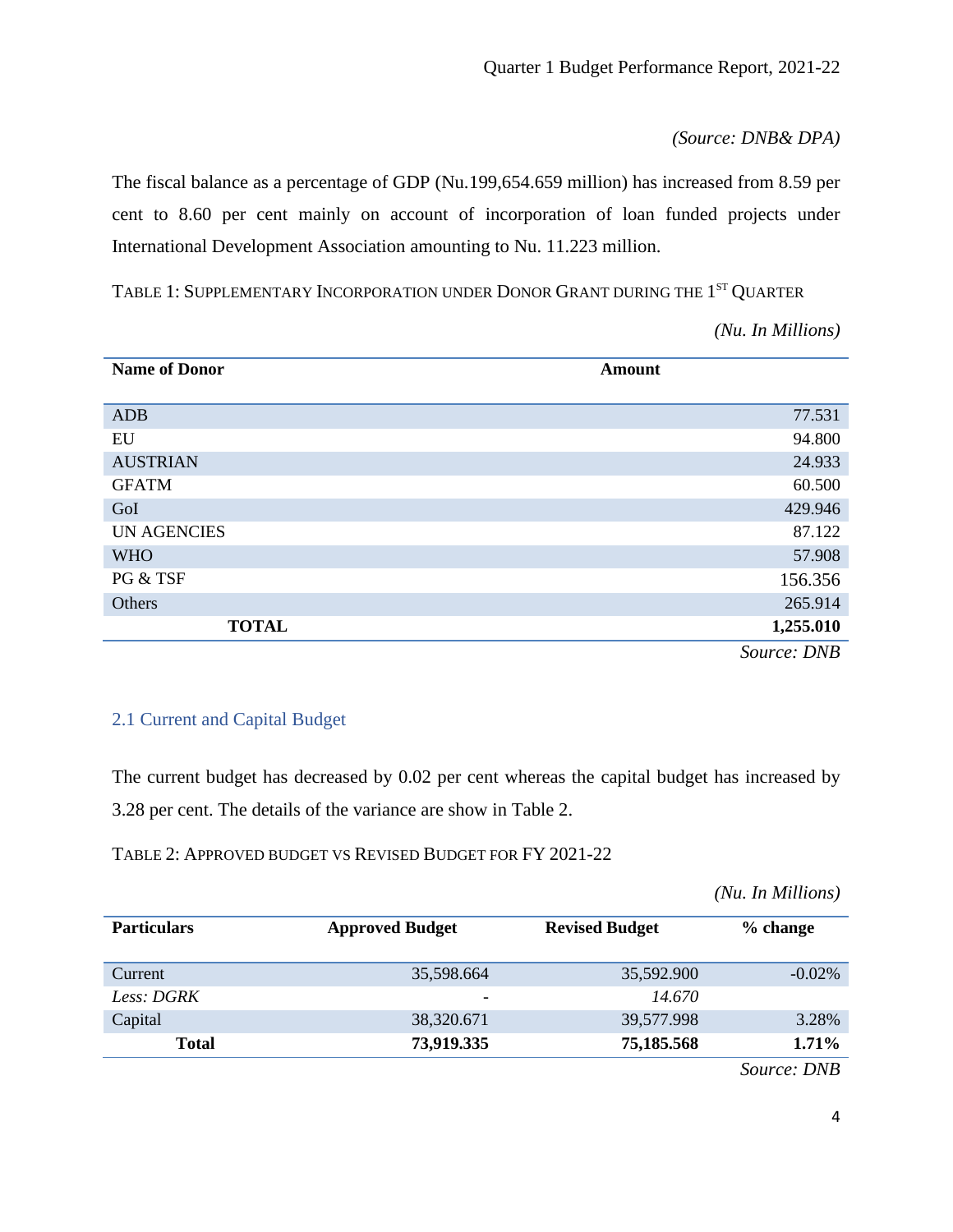The decrease in current budget was mainly attributed due to re-appropriation of budget from current to capital as is admissible by FRR. The increase in capital budget on the other hand was on account of incorporation of Nu. 1,255.010 million under donor support.

## FIGURE 2: PERCENTAGE CHANGE IN THE REVISED AGAINST ORIGINAL BUDGET ESTIMATES



*Source:DNB*

#### <span id="page-4-0"></span>3. Summary of Actual Resource, Release and Expenditure

This section reports the position of actual resource, release and expenditure. It also covers information on year-on-year comparison of fiscal position.

#### <span id="page-4-1"></span>3.1. Realized resource, release and expenditure

The Figure 3 below illustrates actual resources realized, budget released, and expenditure incurred during the 1<sup>st</sup> quarter. The receipt during the quarter was less than the release and the actual expenditure reported is 114 per cent against the realized resource and 76 per cent against the release.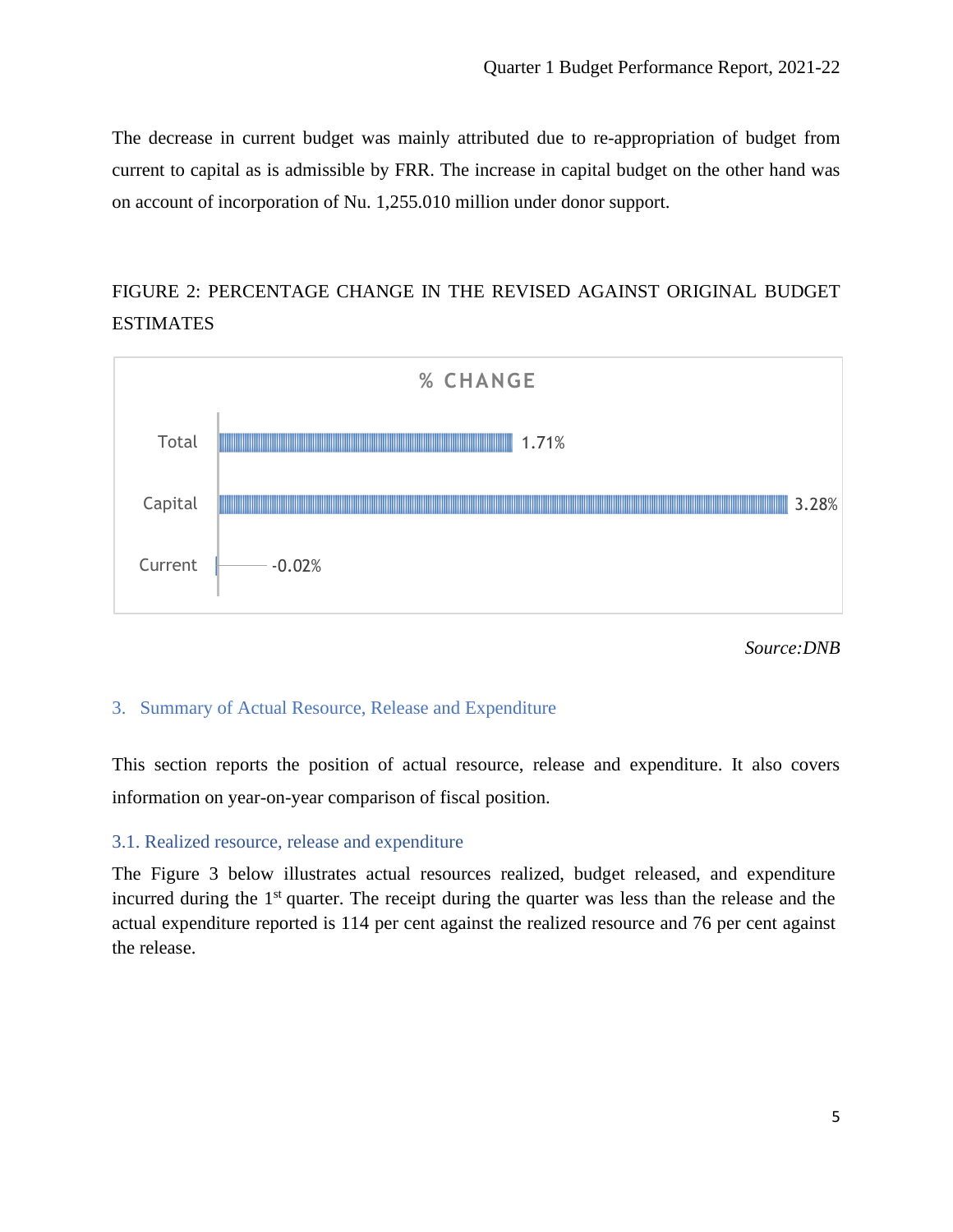

**Figure 3: Realized resources, release and expenditure** 

#### *Source: DNB/DRC*

The excess release as against the realized resources during the 1<sup>st</sup> quarter was mainly attributed to the RGoB pre-financing of donor projects as an interim measure until donor fund releases are received and the excess expenditure is against adjustment of prior year advances.

#### <span id="page-5-0"></span>3.2. Fiscal Summary for the 1st Quarters of the two FYs

Table 3 illustrates the year-on-year comparison of fiscal summary for the 1<sup>st</sup> quarters of the two FYs. During the FY, the total resources have decreased by 8 per cent and expenditures have increased by 22 percent respectively as compared to the last FY for the same period. The comparison is further substantiated in Figure 4.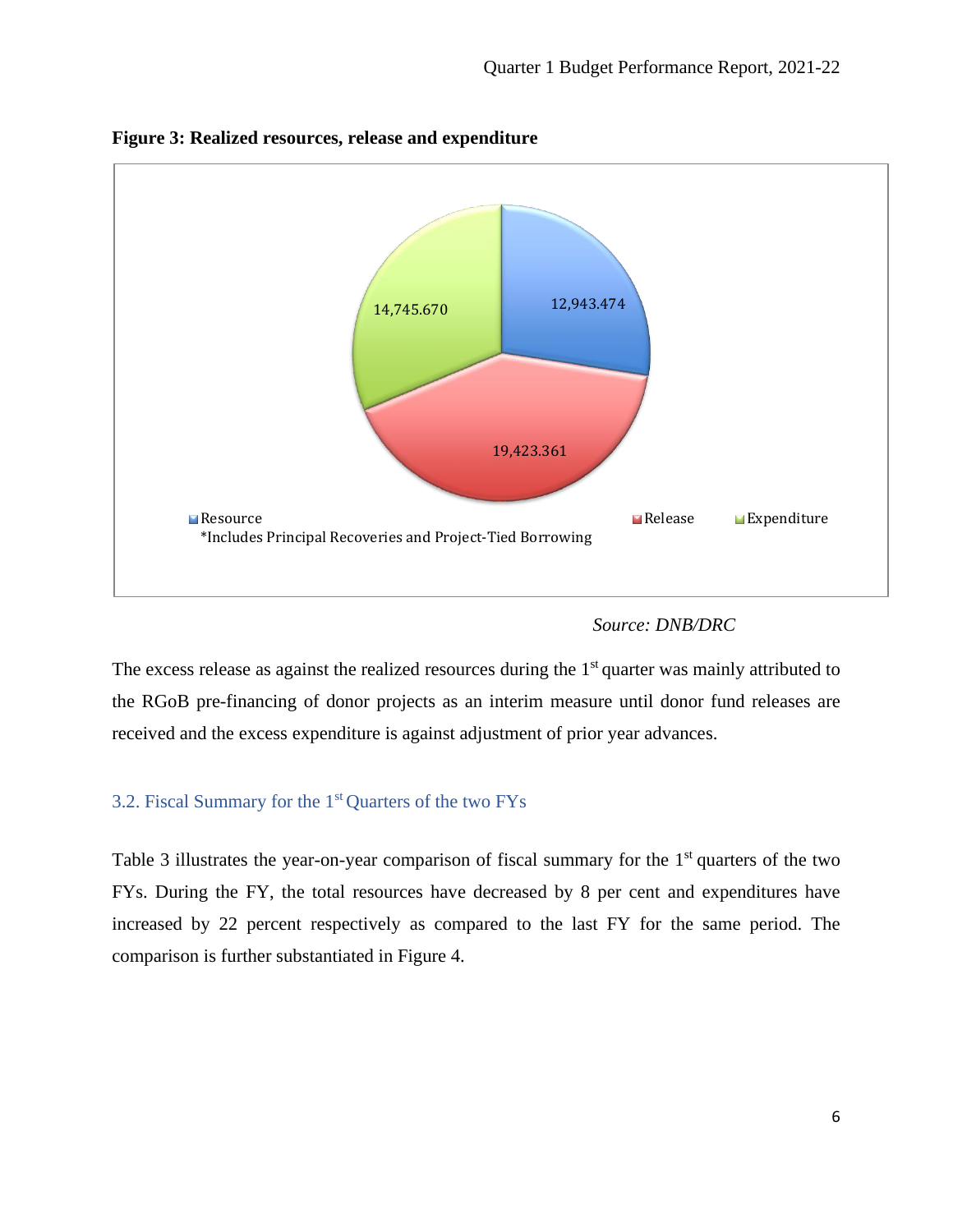| <b>Particulars</b>        | FY2020-21<br><b>Actual</b> | FY 2020-21<br>Actual (July -Sept) | FY 2021-22<br>Actual (July-Sept) | $\frac{0}{0}$<br><b>Variance</b> |
|---------------------------|----------------------------|-----------------------------------|----------------------------------|----------------------------------|
| <b>Total Resources</b>    | 49,647.800                 | 12,645.501                        | 11,604.801                       | $-8%$                            |
| 1.Domestic Receipts       | 35,855.445                 | 8,246.242                         | 7,658.353                        | $-7%$                            |
| 2. Other Receipts         | 462.909                    | 56.017                            |                                  | $-100%$                          |
| 3.Grants                  | 13,329.446                 | 4,343.242                         | 3,946.448                        | $-9%$                            |
| <b>Total Expenditure</b>  | 58,658.654                 | 10,488.089                        | 12,810.194                       | 22%                              |
| 1.Current                 | 31,743.256                 | 8,457.110                         | 8,886.313                        | 5%                               |
| 2.Capital                 | 26,915.398                 | 2,030.979                         | 3,923.881                        | 93%                              |
| <b>Overall Balance</b>    | $-9,010.854$               | 2,157.412                         | (1,205.393)                      | $-156%$                          |
| <b>Net Lending</b>        | 753.412                    | 243.005                           | 1,291.373                        | 431%                             |
| Principle recoveries      | 2,412.600                  | 243.005                           | 1,291.373                        | 431%                             |
| Less: Lending             | 1,659.188                  |                                   |                                  |                                  |
| Net external borrowing    | 1,370.624                  | $-382.677$                        | $-1,888.176$                     | 393%                             |
| Project-tied borrowing    | 1,073.153                  | 35.211                            | 47.300                           | 34%                              |
| Program borrowing         | 4,022.531                  |                                   | $\overline{a}$                   |                                  |
| Less: Repayment           | 3,725.060                  | 417.89                            | 1,935.476                        | 363%                             |
| Net internal borrowing    | (11, 059.794)              | (870.96)                          | (13,780.633)                     |                                  |
| <b>Internal Borrowing</b> | 10,817.972                 | 3,000.000                         |                                  |                                  |
| Less: Repayment           | 12.270                     |                                   |                                  |                                  |

#### TABLE 3: FISCAL SUMMARY OF FY 2020-21 AND FY 2021-22.

*Source: DNB/DPA/DRC/DMEA*

*\*Note: The actual expenditure for FY 2020-2021 are provisional.*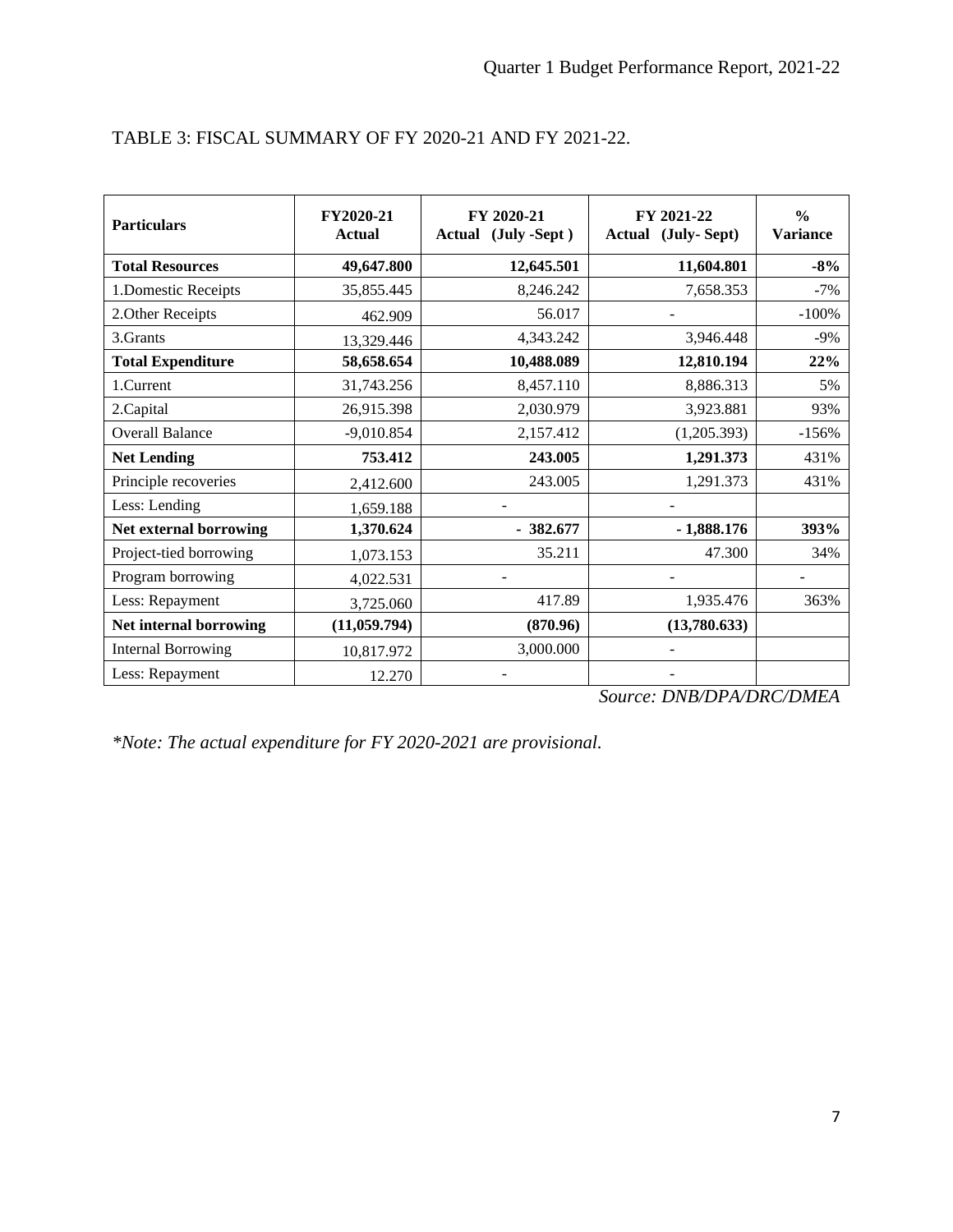

FIGURE 4: RESOURCE, EXPENDITURE AND FINANCING PERFORMANCES OF 1<sup>st</sup> QUARTER OF FY 2020-21 AND FY 2021-22.

#### <span id="page-7-0"></span>3.3. Resources Vs Revenue Performance;

Table 4 illustrates performance of resources realized against estimates for the FY. At the end of the 1<sup>st</sup> quarter, the total resources realized stands at 19 per cent. The Trade Support Facilitation (TSF) has the highest realization rate at 69 per cent, followed by Project Tied Grants (others) and Non-Tax receipts at 60 per cent and 48 per cent respectively.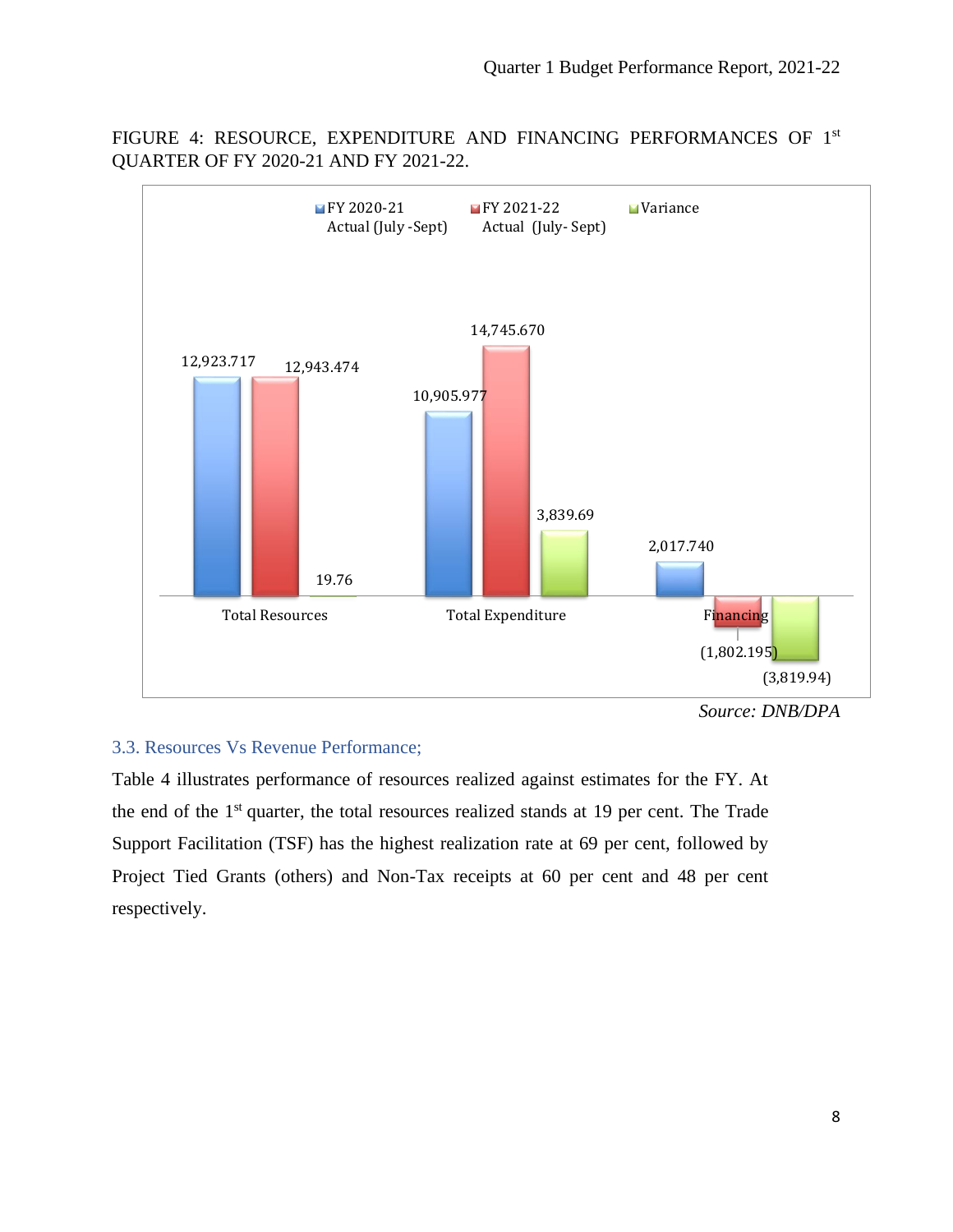| <b>Type of Resource</b>             | <b>Estimates for the FY</b> | Q 1 Realized | % Realized      |
|-------------------------------------|-----------------------------|--------------|-----------------|
| <b>Domestic Receipts</b>            | 35,600.000                  | 7,658.353    | 22%             |
| Tax                                 | 22,931.188                  | 6,116.049    | 7%              |
| Non-Tax                             | 12,668.812                  | 1,542.304    | 48%             |
| <b>Grants</b>                       | 20,525.311                  | 3,946.448    | 19%             |
| Program Grant                       | 4,186.555                   | 1,650.000    | 39%             |
| i) Gol PG                           | 3,025.611                   | 850.000      | 28%             |
| ii) TSF                             | 1,160.944                   | 800.000      | 69%             |
| <b>Project Tied Grant</b>           | 16,338.756                  | 2,296.448    | 14%             |
| i) Gol                              | 12,584.300                  | 40.250       | 0%              |
| ii) Others                          | 3,754.456                   | 2,256.198    | 60%             |
| <b>Other Receipts</b>               | 640.271                     |              | 0%              |
|                                     |                             |              |                 |
| <b>External Borrowings</b>          | 6,086.051                   | 47.300       | 1%              |
|                                     |                             |              |                 |
| <b>Recoveries of Loan Principal</b> | 3,994.986                   | 1,291.373    | 32%             |
|                                     |                             |              |                 |
| <b>Total</b>                        | 66,846.619                  | 12,943.474   | 19%             |
|                                     |                             |              | Source: DNB/DRC |

Table 4: Summary of Resources as of September, 30 2021

#### <span id="page-8-0"></span>3.4. Expenditure Performance:

This section presents the expenditure performances for the current FY as well as a comparative statement for the  $1<sup>st</sup>$  quarters of the two FYs.

#### <span id="page-8-1"></span>3.4.1. Release and Expenditure by function

The actual expenditure by function including lending and repayment is as shown in the Table 5. Against the release of Nu.19,423.361 million, the expenditure reported is Nu.14,745.670 million (76 per cent) at the end of  $1<sup>st</sup>$  quarter.

The total release at the end of  $1<sup>st</sup>$  quarter against the revised budget as of  $30<sup>th</sup>$  September 2021, constitutes 24 per cent while the total expenditure stands at 18 per cent.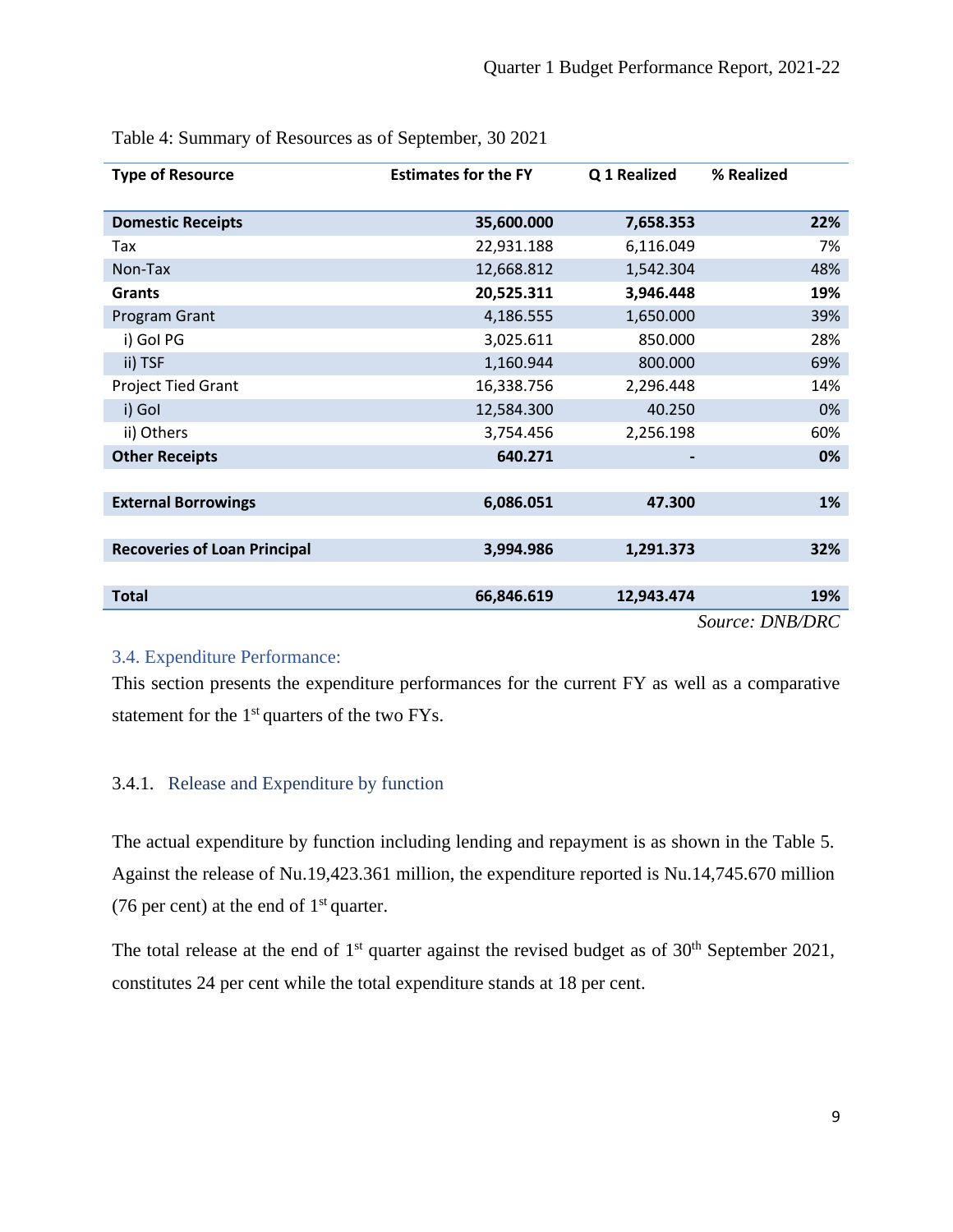#### TABLE 5: EXPENDITURE BY FUNCTION

| <b>Agency</b>                      | Original   | <b>Revised</b><br><b>Budget as</b><br>of 30th<br>September | $\overline{O1}$<br><b>Release</b> | Q1<br><b>Expenditur</b><br>e | <b>Total</b><br><b>Release</b><br>$\frac{0}{6}$ * | <b>Total</b><br><b>Expendit</b><br>ure $\%$ |
|------------------------------------|------------|------------------------------------------------------------|-----------------------------------|------------------------------|---------------------------------------------------|---------------------------------------------|
| Judiciary                          | 389.802    | 403.180                                                    | 120.783                           | 96.729                       | 30%                                               | 24%                                         |
| Constitutional<br>bodies           | 751.229    | 1,201.197                                                  | 230.468                           | 145.358                      | 19%                                               | 12%                                         |
| Autonomous                         | 7,156.528  | 7,410.387                                                  | 1,816.677                         | 1,365.514                    | 25%                                               | 18%                                         |
| Ministry                           | 39,589.832 | 39,237.907                                                 | 8,952.595                         | 6,450.486                    | 23%                                               | 16%                                         |
| Dzongkhag                          | 19,049.753 | 19,767.291                                                 | 4,960.834                         | 3,832.066                    | 25%                                               | 19%                                         |
| Gewog                              | 3,479.197  | 3,494.164                                                  | 561.697                           | 305.262                      | 16%                                               | 9%                                          |
| Thromde                            | 3,502.994  | 3,671.443                                                  | 830.536                           | 614.779                      | 23%                                               | 17%                                         |
| <b>Total</b><br><b>Expenditure</b> | 73,919.335 | 75,185.569                                                 | 17,473.590                        | 12,810.195                   | 23%                                               | 17%                                         |
| Lending                            | 909.400    | 909.400                                                    |                                   |                              | 0%                                                | 0%                                          |
| Repayment                          | 5,654.415  | 5,654.415                                                  | 1,949.771                         | 1,935.476                    | 34%                                               | 34%                                         |
| <b>Total</b>                       | 80,483.150 | 81,749.384                                                 | 19,423.361                        | 14,745.670                   | 24%                                               | 18%                                         |
| *Against Revised Budge             |            |                                                            |                                   |                              |                                                   | Sources DNB/DPA                             |

*Nu. In millions*

#### <span id="page-9-0"></span>3.4.2. Expenditure summary by object classification

Table 6 shows the expenditure summary for the current FY. The actual current expenditure as of September, 30 2021 is Nu. 8,886.313 million, which is a 5 per cent increase as compared to the actual current expenditure for FY 2020-21 which was Nu.8,457.110 million during the same period. The increase in current expenditure in the FY 2021-22 was mainly on account of interest payments with 39 per cent in actual expenditure against the revised interest budget.

The Figure 5 shows the performance comparison of the  $1<sup>st</sup>$  quarters between the two FYs. There is substantial decrease in Operation and Management by 35 per cent and Subsidies and Grants by 8 per cent. The decrease is because of rationalization of current expenditure to reduce wasteful expenditure and allocating only in areas where it is absolutely necessary.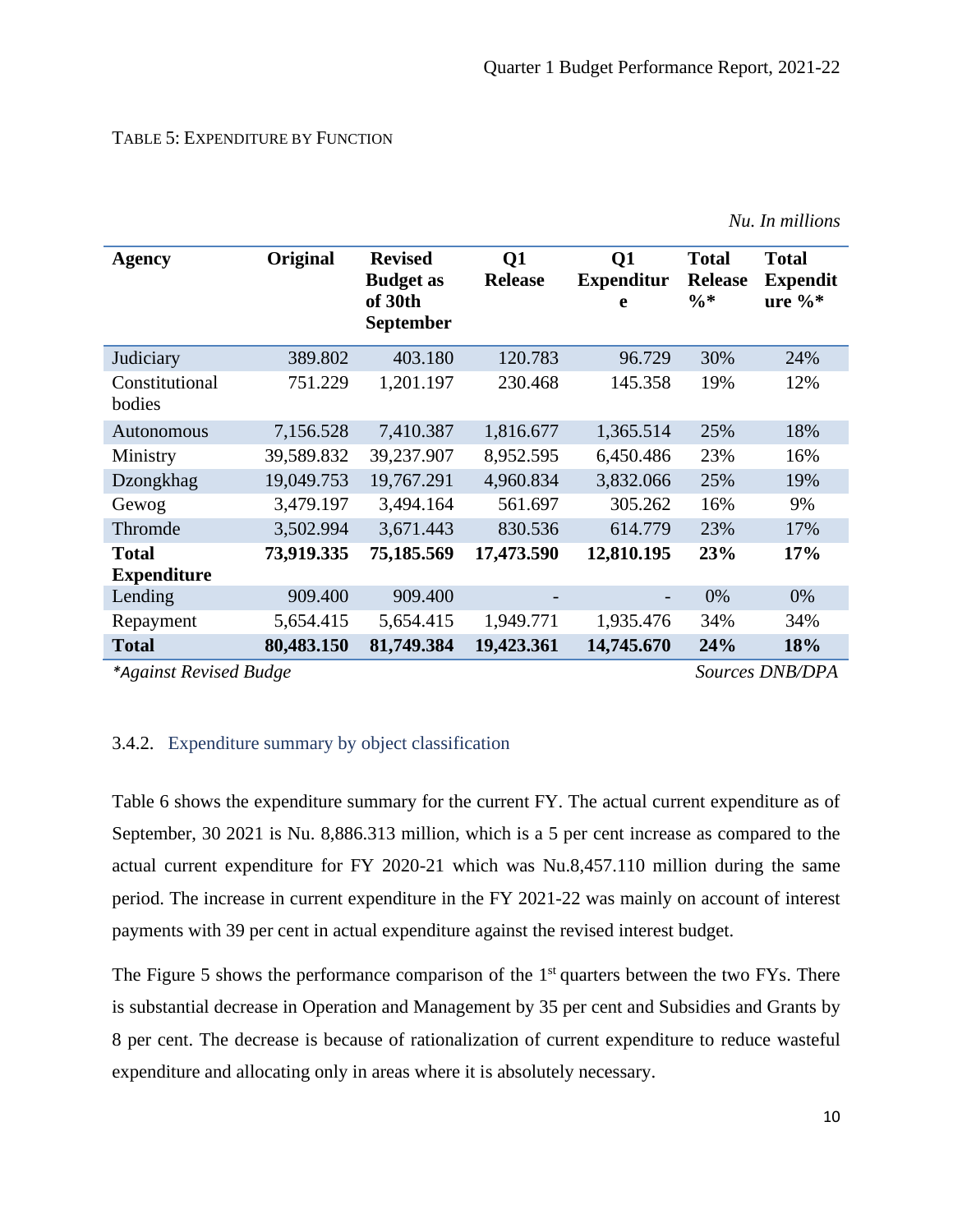The revised capital budget for FY 2021-22 stands at Nu. 39,577.998 million as against actual capital expenditure of Nu. 26,915.398 million in FY 2020-21. Of the revised capital budget for FY 2021-22, the actual expenditure at the end of  $1<sup>st</sup>$  quarter is Nu. 3,923.881 million which is an increase of 93 per cent as compared to the same period in FY 2020-21.

With the relaxation of COVID-19 restrictions, and further with fiscal policies put in place to mitigate risks especially in the construction industry, the capital expenditure performance in the 1<sup>st</sup> quarter of FY2021-22 has significantly increased as compared to the same period in FY2020-21. The comparison between the two FYs is further shown in Figure 6.

TABLE 6: EXPENDITURE SUMMARY OF Q1 FOR THE TWO FYS

*Nu. In millions*

| <b>Particulars</b>                   | <b>Actual</b><br><b>Expenditure</b><br>FY2020/21<br>(Previous | <b>Revised</b><br><b>Budget</b><br>FY2021/22 | <b>Actual</b><br><b>Expenditure</b><br>FY2020/21<br>(July -Sept) | <b>Actual</b><br><b>Expenditure</b><br>FY2021/22<br>(July -Sept) | <b>Variance</b><br>$(B \text{ vs } A)$ |
|--------------------------------------|---------------------------------------------------------------|----------------------------------------------|------------------------------------------------------------------|------------------------------------------------------------------|----------------------------------------|
|                                      | year)                                                         |                                              | (A)                                                              | <b>(B)</b>                                                       |                                        |
| <b>Current Expenditure</b>           | 31,743.256                                                    | 35,607.570                                   | 8,457.110                                                        | 8,886.313                                                        | 5%                                     |
| Salary & Wages                       | 18,892.073                                                    | 19,163.619                                   | 4,918.729                                                        | 5,192.719                                                        | 6%                                     |
| Operations & Management              | 7,299.142                                                     | 9,758.781                                    | 2,583.515                                                        | 1,674.605                                                        | $-35%$                                 |
| Subsidies and grants                 | 3,688.634                                                     | 3,336.840                                    | 789.857                                                          | 725.997                                                          | $-8%$                                  |
| Interest                             | 1,863.407                                                     | 3,348.330                                    | 165.009                                                          | 1,292.992                                                        | 684%                                   |
| <b>Capital Expenditure</b>           | 26,915.398                                                    | 39,577.998                                   | 2,030.979                                                        | 3,923.881                                                        | 93%                                    |
| Structure                            | 16,771.386                                                    | 24,355.439                                   | 827.882                                                          | 1,998.346                                                        | 141%                                   |
| Training HRD and Awareness           | 2,133.125                                                     | 3,234.089                                    | 188.146                                                          | 459.051                                                          | 144%                                   |
| Vehicles                             | 273.260                                                       | 275.111                                      | 8.546                                                            | 24.702                                                           | 189%                                   |
| Plants & Equipments                  | 3,123.657                                                     | 3,172.977                                    | 278.493                                                          | 356.527                                                          | 28%                                    |
| Office Furniture & Equipments        | 647.067                                                       | 578.520                                      | 9.084                                                            | 224.185                                                          | 2368%                                  |
| <b>Professional Services</b>         | 1,215.810                                                     | 2,003.541                                    | 67.237                                                           | 226.684                                                          | 237%                                   |
| Grants and Equity                    | 1,982.248                                                     | 1,846.947                                    | 502.747                                                          | 310.497                                                          | $-38%$                                 |
| Others                               | 768.844                                                       | 4,111.374                                    | 148.844                                                          | 323.889                                                          | 118%                                   |
| <b>Total Current &amp; Capital</b>   | 58,658.654                                                    | 75,185.568                                   | 10,488.089                                                       | 12,810.195                                                       | 22%                                    |
| Lending                              | 1,659.188                                                     | 909.400                                      |                                                                  |                                                                  | $0\%$                                  |
| Repayment                            | 3,737.329                                                     | 5,654.415                                    | 417.888                                                          | 1,935.476                                                        | 363%                                   |
| <b>Total Lending &amp; Repayment</b> | 5,396.517                                                     | 6,563.815                                    | 417.888                                                          | 1,935.476                                                        | 363%                                   |
| <b>TOTAL</b>                         | 64,055.171                                                    | 81,749.383                                   | 10,905.977                                                       | 14,745.670                                                       | 35%                                    |

*Source: DNB/DPA*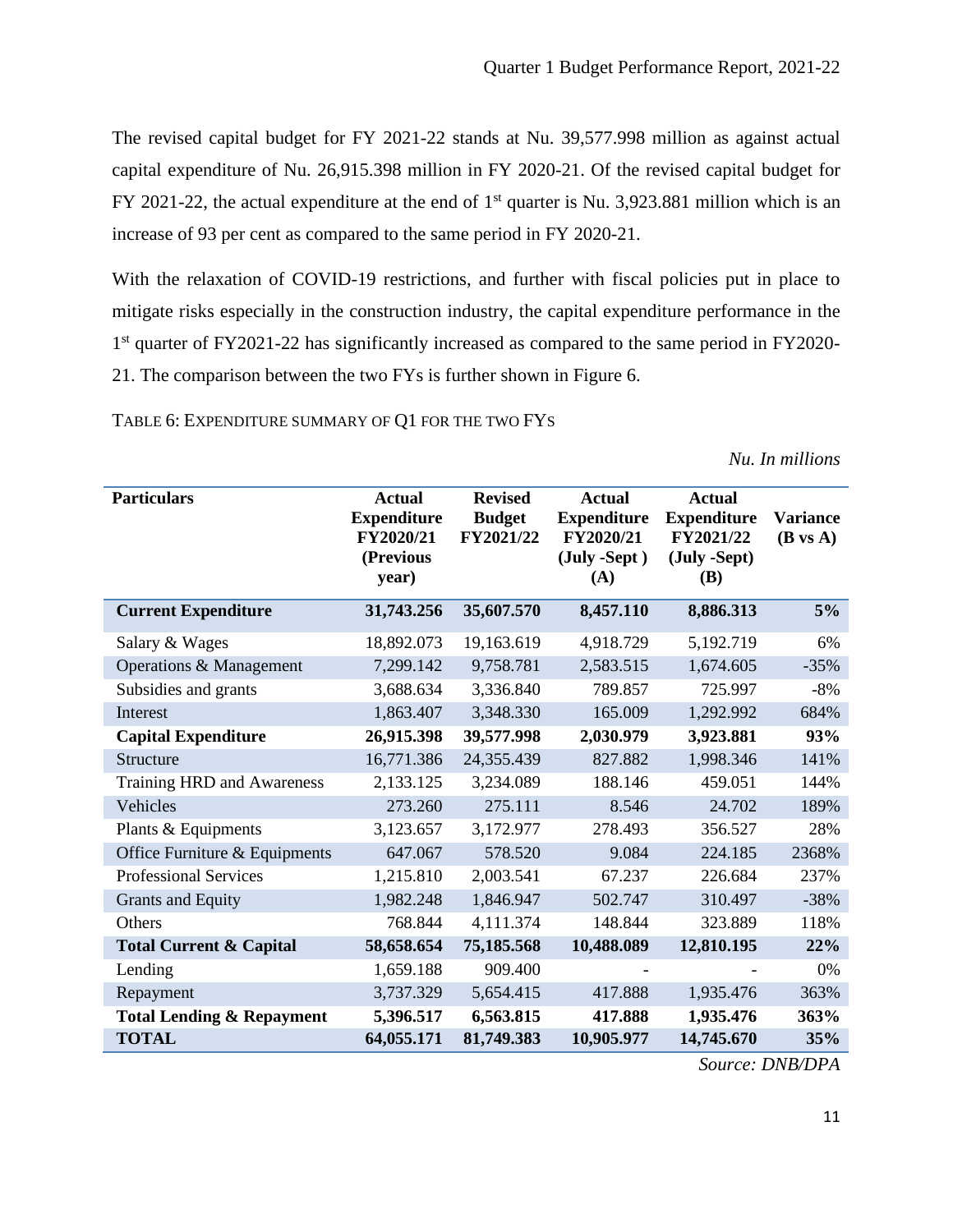

FIGURE 5: RECURRENT EXPENDITURE COMPARISON BETWEEN TWO FYS

 *Source: DNB/DPA*





*Source: DNB/DPA*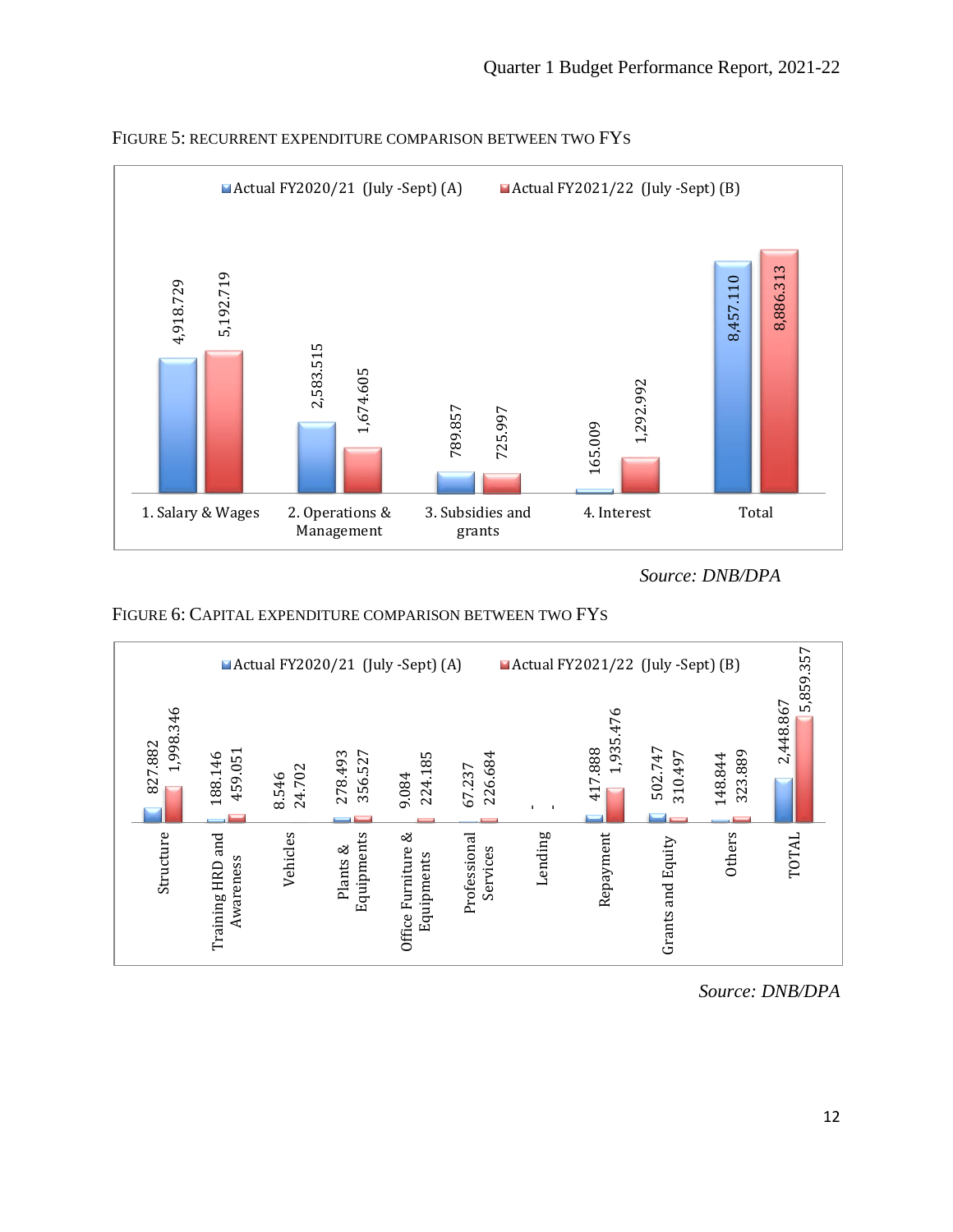#### <span id="page-12-0"></span>**3.4.3. Expenditure summary by Sector**

The Table 7 below represents sector wise expenditure summary for the  $1<sup>st</sup>$  quarters of the two FYs. The overall expenditure performance shows an improvement of 35 per cent as compared to last FY.

|                                                     |                                                  |                                                           |                                                                  |                                                                   | (Nu. In Millions)             |
|-----------------------------------------------------|--------------------------------------------------|-----------------------------------------------------------|------------------------------------------------------------------|-------------------------------------------------------------------|-------------------------------|
| <b>Sectors</b>                                      | <b>Actual</b><br><b>Expenditure</b><br>FY2020/21 | <b>Revised</b><br><b>Budget</b><br>FY2021/22<br>30th Sept | <b>Expenditure</b><br><b>Actual</b><br>FY2020/21<br>(July -Sept) | <b>Expenditure</b><br><b>Actual</b><br>FY2021/22<br>(July - Sept) | <b>Variance</b><br>$(\%$ age) |
| <b>Social Services (A)</b>                          | 17,153.055                                       | 15,561.717                                                | 3,248.376                                                        | 3,100.178                                                         | $-5%$                         |
| Health                                              | 6451.566                                         | 6,736.141                                                 | 1,209.910                                                        | 1,179.091                                                         | $-3%$                         |
| Education                                           | 10,701.489                                       | 8,825.576                                                 | 2,038.466                                                        | 1,921.087                                                         | $-6%$                         |
| <b>Economic &amp; Public</b><br><b>Services</b> (B) | 16,740.894                                       | 21,116.301                                                | 1,431.376                                                        | 2,338.654                                                         | 63%                           |
| Agriculture                                         | 8,506.723                                        | 9,326.296                                                 | 689.018                                                          | 1,233.143                                                         | 79%                           |
| Communications                                      | 904.286                                          | 1,086.554                                                 | 92.743                                                           | 188.157                                                           | 103%                          |
| <b>Housing and Community</b>                        | 3,113.706                                        | 3,416.772                                                 | 333.532                                                          | 369.506                                                           | 11%                           |
| Energy                                              | 267.809                                          | 262.060                                                   | 32.578                                                           | 48.555                                                            | 49%                           |
| Mining and Manufacturing                            | 1,116.213                                        | 2,329.819                                                 | 129.806                                                          | 257.890                                                           | 99%                           |
| Roads                                               | 2,832.157                                        | 4,694.800                                                 | 153.698                                                          | 241.402                                                           | 57%                           |
| <b>Cultural Services (C)</b>                        | 2,535.436                                        | 2,609.882                                                 | 244.269                                                          | 340.482                                                           | 39%                           |
| <b>General Public Services (D)</b>                  | 18,788.894                                       | 32,355.436                                                | 4,837.585                                                        | 6,193.380                                                         | 28%                           |
| <b>Law and Order Services</b><br>(E)                | 3,440.375                                        | 3,542.232                                                 | 726.484                                                          | 837.501                                                           | 15%                           |
| TOTAL $(A+B+C+D+E)$                                 | 58,658.654                                       | 75,185.568                                                | 10,488.089                                                       | 12,810.195                                                        | 22%                           |
| Repayment                                           | 3,737.329                                        | 5,654.415                                                 | 417.888                                                          | 1,935.475                                                         | 363%                          |
| Lending                                             | 1,659.188                                        | 909.400                                                   | 0.000                                                            | 0.000                                                             |                               |
| <b>GRAND TOTAL</b>                                  | 64,055.171                                       | 81,749.383                                                | 10,905.977                                                       | 14,745.670                                                        | 35%                           |

#### TABLE 7; EXPENDITURE SUMMARY BY SECTOR

*Source: DNB/DPA* 

#### <span id="page-12-1"></span>**4. Transfers: Annual Grants, Subsidies and Equities**

The Table 8 shows the list of budgetary support rendered in the form of transfers. The transfers are mainly allocated as annual grants for local governments, subsidies and equities for State Own Enterprises. During the FY, the overall grant expenditure performance for FY2021-22 has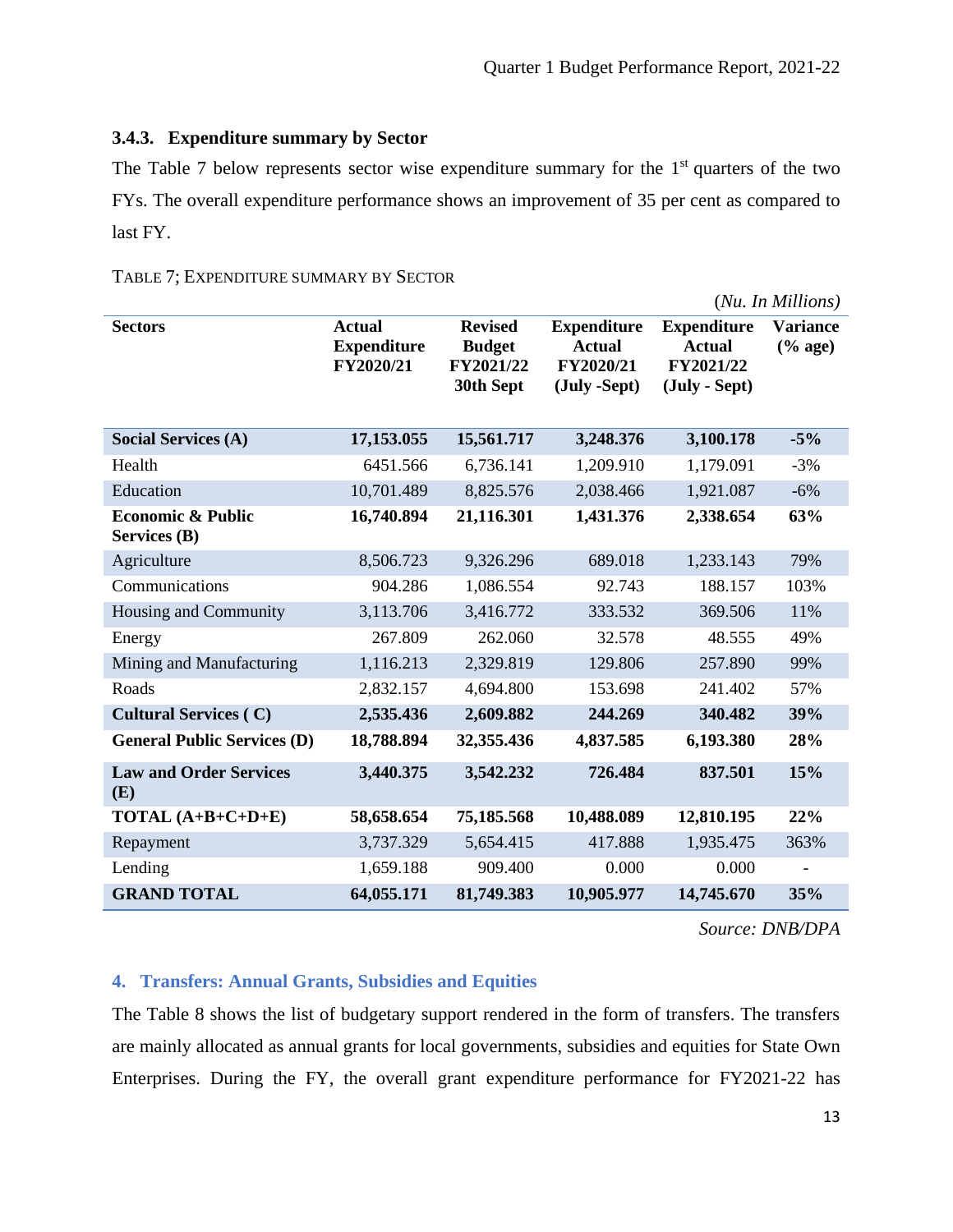increased by 45 per cent as compared to the FY 2020-21. The increase is because the annual grant allocation to the LGs has been increased as compared to previous year. Further, there is an increase in the expenditure under Bhutan Broadcasting Service Corporation Limited to the tune of Nu.62.532 million and FMCL: Hiring of Farm Machinery amounting to Nu. 17.740 million.

The overall subsidy expenditure performance has also significantly increased by 23 per cent as compared to last FY.

TABLE 8 TRANSFERS: ANNUAL GRANTS, SUBSIDIES AND EQUITIES

*(Nu. In Millions)*

| SI.<br>No.     | <b>Sectors</b>                  | <b>Actual</b><br>FY2020/21 | <b>Budget</b><br>FY2021/22 30th<br><b>Sept</b> | <b>Actual</b><br>FY2020/21 (July<br>-Sept) | <b>Actual</b><br>FY2021/22 (July<br>-Sept) | <b>Variance</b><br>(%) |
|----------------|---------------------------------|----------------------------|------------------------------------------------|--------------------------------------------|--------------------------------------------|------------------------|
|                | <b>A. GRANTS</b>                |                            |                                                |                                            |                                            |                        |
|                | Druk Gyalpo                     |                            |                                                |                                            |                                            |                        |
| $\mathbf{1}$   | Relief Fund                     | 500.000                    | 300.000                                        |                                            | 200.000                                    |                        |
|                | Bhutan                          |                            |                                                |                                            |                                            |                        |
|                | Economic                        |                            |                                                |                                            |                                            |                        |
| $\overline{2}$ | Stabilization                   |                            |                                                |                                            |                                            |                        |
|                | Fund                            | 200.000                    | 200.000                                        |                                            |                                            |                        |
|                | Support to                      |                            |                                                |                                            |                                            |                        |
| $\overline{3}$ | <b>Bhutan Red</b>               |                            |                                                |                                            |                                            |                        |
|                | <b>Cross Society</b>            | 6.325                      | 4.470                                          |                                            |                                            |                        |
|                | Support to                      |                            |                                                |                                            |                                            |                        |
|                | Bhutan                          |                            |                                                |                                            |                                            |                        |
|                | Alternative                     |                            |                                                |                                            |                                            | $-8%$                  |
| $\overline{4}$ | Dispute                         |                            |                                                |                                            |                                            |                        |
|                | Resolution                      | 4.640                      | 4.301                                          | 1.160                                      | 1.070                                      |                        |
|                | Center (ADRC)<br>Support to Bar |                            |                                                |                                            |                                            |                        |
| $\sqrt{5}$     | Council                         | 2.000                      | 2.146                                          | 1.000                                      | 1.073                                      | 7%                     |
|                | ADB Support to                  |                            |                                                |                                            |                                            |                        |
|                | Druk Holding                    |                            |                                                |                                            |                                            |                        |
|                | and Investment                  |                            |                                                |                                            |                                            |                        |
|                | for                             |                            |                                                |                                            |                                            |                        |
| 6              | Phuentsholing                   |                            |                                                |                                            |                                            |                        |
|                | Township                        |                            |                                                |                                            |                                            |                        |
|                | Development                     |                            |                                                |                                            |                                            |                        |
|                | Project.                        | 487.444                    | 375.000                                        |                                            |                                            |                        |
|                | Sub-total                       |                            |                                                |                                            |                                            |                        |
|                | <b>Others</b>                   | 1,200.409                  | 885.917                                        | 2.160                                      | 202.143                                    | 9258%                  |
|                | Royal                           |                            |                                                |                                            |                                            |                        |
| $\mathbf{1}$   | University of                   |                            |                                                |                                            |                                            | $-9\%$                 |
|                | Bhutan (RUB)                    | 1,183.932                  | 1,379.410                                      | 271.990                                    | 247.312                                    |                        |
|                | KhesarGyalpo                    |                            |                                                |                                            |                                            |                        |
| $\overline{2}$ | University of                   | 167.274                    | 167.700                                        | 38.435                                     | 43.737                                     | 14%                    |
|                |                                 |                            |                                                |                                            |                                            |                        |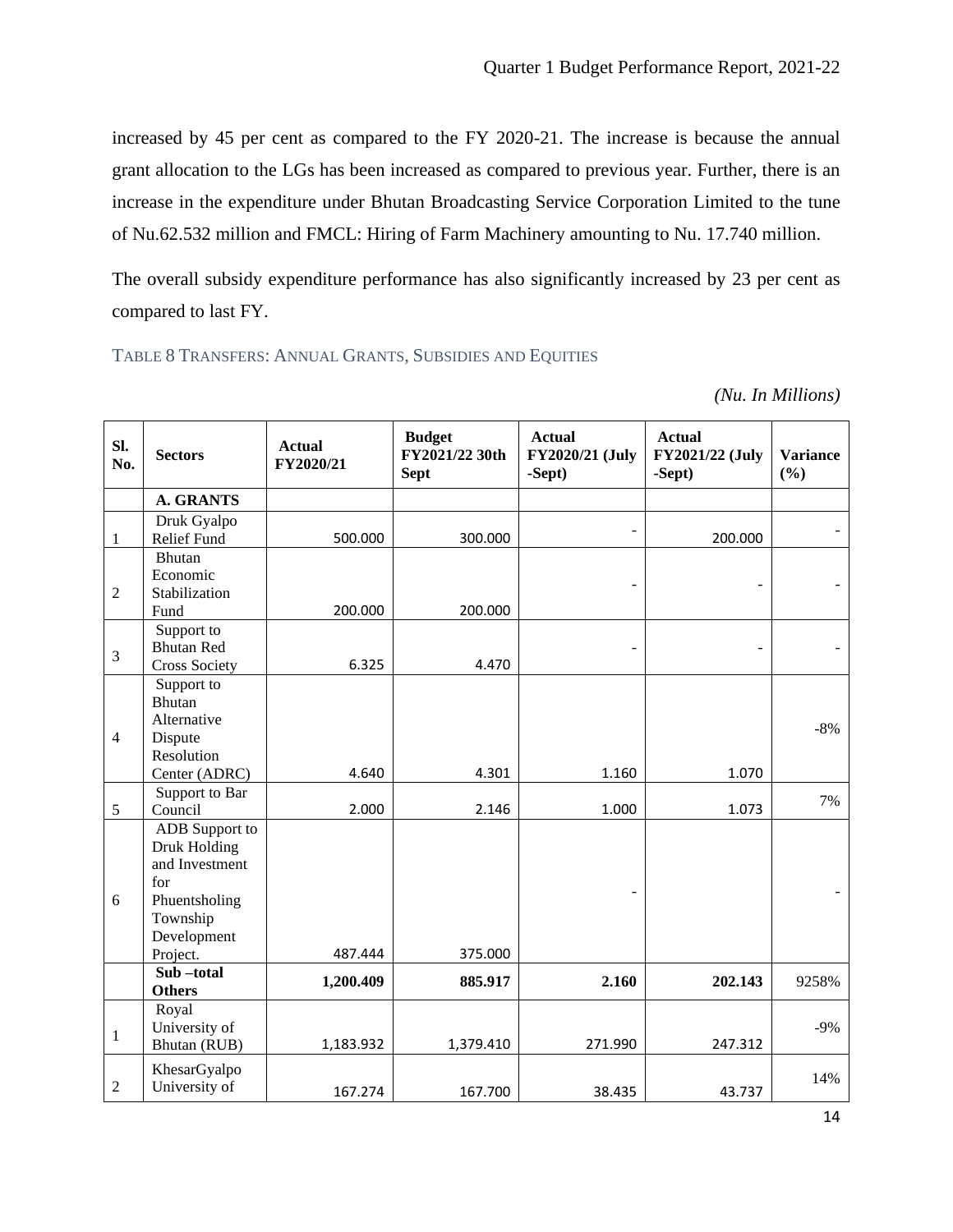|                  | Medical<br>Sciences of                            |            |            |           |           |        |
|------------------|---------------------------------------------------|------------|------------|-----------|-----------|--------|
|                  | <b>Bhutan</b><br>(KGUMSB)                         |            |            |           |           |        |
|                  | Sub-<br>totalEducation<br><b>Institutions</b>     | 1,351.206  | 1,547.110  | 310.425   | 291.048   | $-6%$  |
| $\mathbf{1}$     | Annual<br>Dzongkhag<br>Grant (ADG)                | 17,090.148 | 19,767.291 | 2,548.310 | 3,833.402 | 50%    |
| $\sqrt{2}$       | <b>Annual Grant</b><br>for Gewogs (205<br>Gewogs) | 3,489.054  | 3,494.164  | 228.896   | 305.024   | 33%    |
| 3                | Annual<br>Thromde Grant<br>(ATG)                  | 2,761.321  | 3,671.443  | 475.982   | 614.791   | 29%    |
|                  | <b>Sub-total Local</b><br>Government              | 23,340.523 | 26,932.898 | 3,253.188 | 4,753.217 | 46%    |
|                  | <b>Total Grants</b><br>(A)                        | 25,892.138 | 29,365.925 | 3,565.773 | 5,246.408 | 47%    |
|                  | <b>B:</b> Subsidy                                 |            |            |           |           |        |
|                  | Bhutan                                            |            |            |           |           |        |
|                  | <b>Broadcasting</b>                               |            |            |           |           |        |
| $\mathbf{1}$     | Service<br>Corporation                            |            |            |           |           | 80%    |
|                  | Limited                                           | 180.913    | 235.707    | 34.650    | 62.532    |        |
|                  | Bhutan                                            |            |            |           |           |        |
|                  | Chambers and                                      |            |            |           |           |        |
| $\overline{2}$   | Commerce                                          |            |            |           |           | 50%    |
|                  | Industries                                        |            | 10.500     | 7.000     |           |        |
|                  | (BCCI)<br>Subsidy For                             | 10.500     |            |           | 10.500    |        |
|                  | Domestic Power                                    |            |            |           |           | $-10%$ |
| 3                | Tariff                                            | 1,496.282  | 1,471.000  | 218.153   | 196.643   |        |
|                  | Subsidy For                                       |            |            |           |           |        |
|                  | Maintenance Of                                    |            |            |           |           |        |
| $\overline{4}$   | Government<br>Quarters In                         |            |            |           |           |        |
|                  | Dzongkhags                                        | 5.000      | 5.000      |           |           |        |
|                  | Hiring of farm                                    |            |            |           |           |        |
| 5                | machinery -                                       |            |            |           |           | 96%    |
|                  | <b>FMCL</b>                                       | 54.705     | 31.364     | 9.072     | 17.740    |        |
|                  | Operational<br>Subsidy to                         |            |            |           |           |        |
| $\sqrt{6}$       | <b>FMCL</b>                                       | 27.500     |            |           |           |        |
|                  | Operational                                       |            |            |           |           |        |
|                  | Subsidy to                                        |            |            |           |           |        |
|                  | Bhutan                                            |            |            |           |           |        |
| $\boldsymbol{7}$ | Livestock                                         |            |            |           |           |        |
|                  | Development<br>Corporation                        |            |            |           |           |        |
|                  | Limited                                           |            |            |           |           |        |
|                  | (BLDCL)                                           |            |            |           |           |        |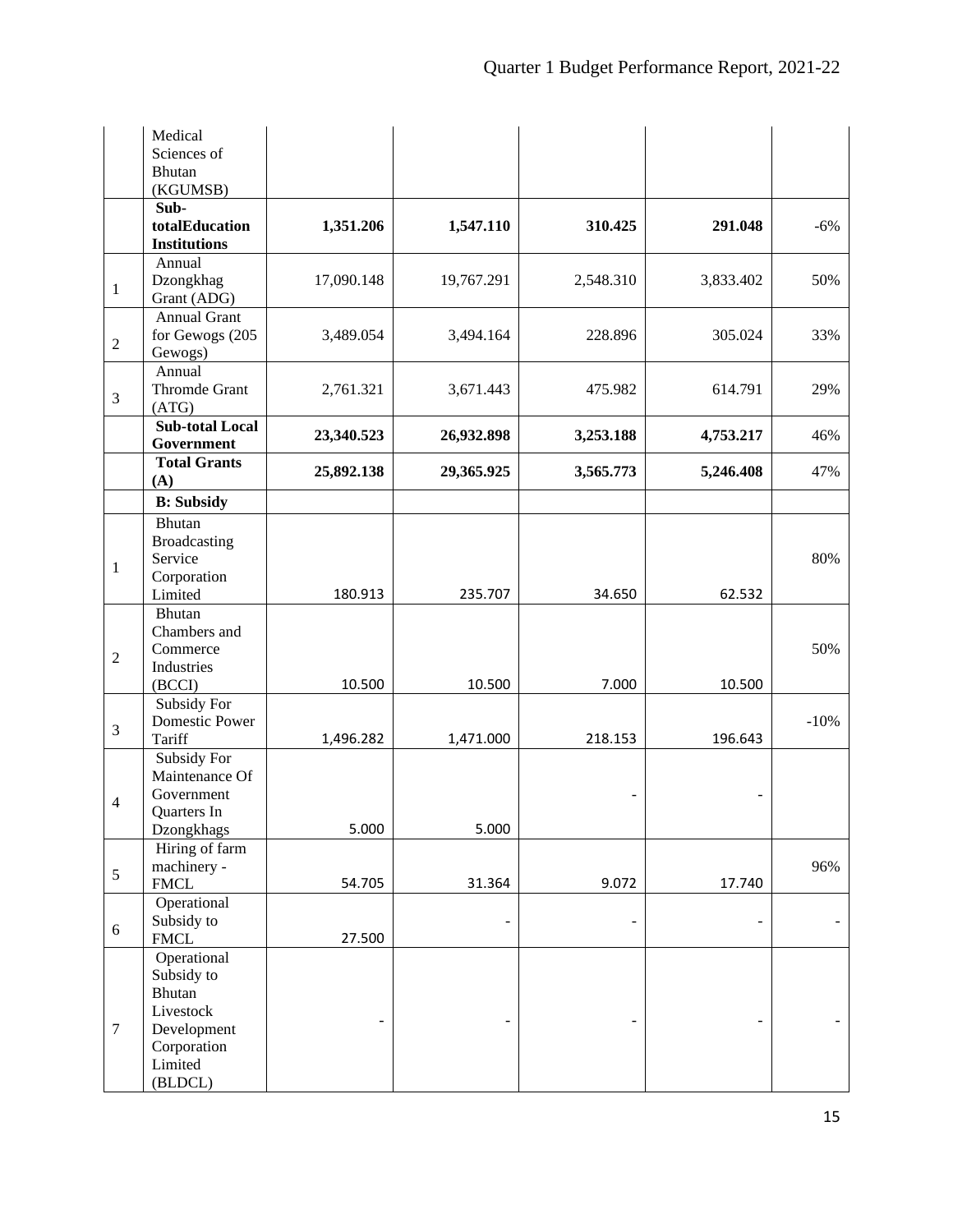|                  | Operational                    |           |           |         |         |        |
|------------------|--------------------------------|-----------|-----------|---------|---------|--------|
|                  | Subsidy to                     |           |           |         |         |        |
|                  | MenjongSorig                   |           |           |         |         |        |
| $\,8\,$          | Pharmaceutical                 |           |           |         |         |        |
|                  | Corporation                    |           |           |         |         |        |
|                  | Limited                        |           |           |         |         |        |
|                  | (MSPCL)<br>Operational         |           |           |         |         |        |
|                  | Subsidy to                     |           |           |         |         |        |
|                  | Green Bhutan                   |           |           |         |         | 100%   |
| 9                | Corporation                    |           |           |         |         |        |
|                  | Limited (GBCL)                 | 4.200     | 22.588    |         | 22.588  |        |
|                  | <b>Sub-total SoE</b>           | 1,779.099 | 1,776.159 | 268.875 | 310.003 | 15%    |
|                  |                                |           |           |         |         |        |
|                  | Interest subsidy               |           |           |         |         |        |
| $\mathbf{1}$     | for third aircraft-<br>Drukair | 91.056    | 72.401    | 12.872  | 10.297  | $-20%$ |
|                  | Interest subsidy               |           |           |         |         |        |
|                  | for purchase of                |           |           |         |         |        |
| $\boldsymbol{2}$ | ATR42-600-                     |           |           |         |         |        |
|                  | Drukair                        | 25.566    | 35.185    |         | 10.797  |        |
|                  | Interest subsidy               |           |           |         |         |        |
|                  | for loan availed               |           |           |         |         |        |
|                  | for                            |           |           |         |         |        |
|                  | establishment of               |           |           |         |         |        |
| 3                | integrated agro                |           |           |         |         | 206%   |
|                  | processing plant               |           |           |         |         |        |
|                  | at Lingmithang-                |           |           |         |         |        |
|                  | <b>BAIL</b>                    | 7.103     | 11.210    | 0.928   | 2.843   |        |
|                  | Interest subsidy               |           |           |         |         |        |
|                  | on OD facility to              |           |           |         |         |        |
| $\overline{4}$   | facilitate timely              |           |           |         |         |        |
|                  | payment to                     |           |           |         |         |        |
|                  | farmers-FCBL                   | 6.399     | 26.250    |         |         |        |
|                  | Subsidy to                     |           |           |         |         |        |
|                  | NHDC Debt                      |           |           |         |         |        |
| 5                | Servicing for<br>Phuentsholing |           |           |         |         |        |
|                  | Housing                        |           |           |         |         |        |
|                  | Complex                        | 57.312    | 56.690    |         | 14.159  |        |
|                  | Sub-total                      |           |           |         |         |        |
|                  | <b>Interest and</b>            | 187.436   | 201.736   | 13.799  | 38.096  | 176%   |
|                  | Principal                      |           |           |         |         |        |
|                  | <b>Rural House</b>             |           |           |         |         |        |
| $\mathbf{1}$     | Insurance                      |           |           |         |         |        |
|                  | Scheme-RICBL                   | 15.490    | 16.030    |         |         |        |
|                  | Rural Life                     |           |           |         |         |        |
| $\sqrt{2}$       | Insurance -                    |           |           |         |         |        |
|                  | <b>RICBL</b>                   | 65.240    | 66.003    |         |         |        |
|                  | Sub-total                      | 80.731    | 82.033    | ۰       | ٠       |        |
|                  | <b>Others</b>                  |           |           |         |         |        |
|                  | <b>Total Subsidy</b><br>(B)    | 2,047.266 | 2,059.928 | 282.675 | 348.099 | 23%    |
|                  | C: Equity                      |           |           |         |         |        |
|                  |                                |           |           |         |         |        |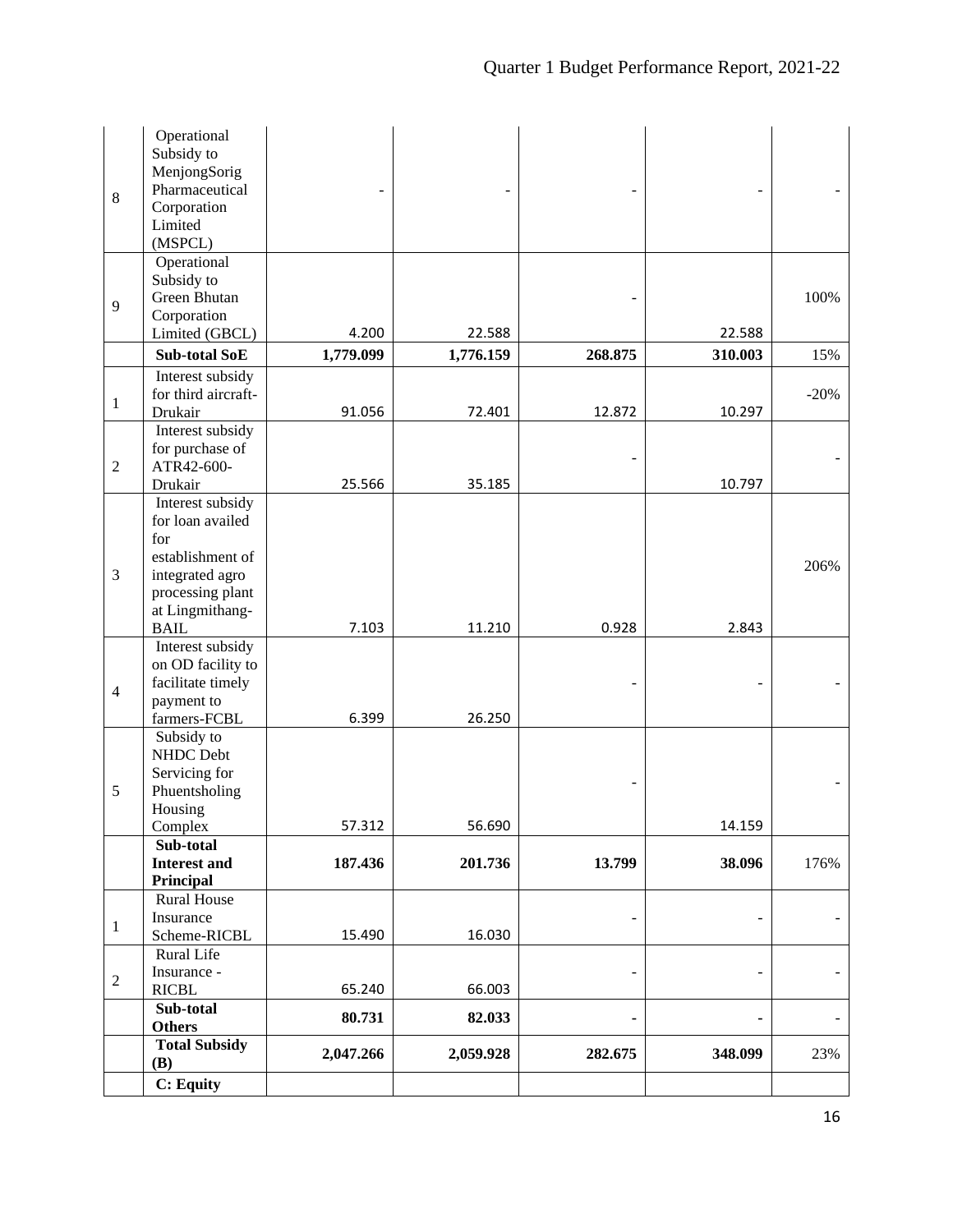| 1              | Equity<br>Injection:<br><b>BLDCL</b>                        | -          |            |           |           |     |
|----------------|-------------------------------------------------------------|------------|------------|-----------|-----------|-----|
| 2              | Equity<br>Injection: FMCL                                   |            | 22.100     |           |           |     |
| $\overline{3}$ | Equity<br>Injection:<br>National CSI<br>Development<br>Bank | 180.923    | 74.129     |           |           |     |
|                | <b>Total Equity</b><br>(C)                                  | 180.923    | 96.229     |           |           |     |
|                | <b>Grand Total</b><br>$(A+B+C)$                             | 28,120.327 | 31,522.082 | 3,848.447 | 5,594.508 | 45% |

*Source: DNB*

#### <span id="page-16-0"></span>**5. General Reserve**

During the FY, Nu.5,700.480 million was provisioned under the General Reserve to be transferred to the agencies after fulfilling the established criteria. Most of the funds transferred from General Reserve were for the COVID-19 response measures which accounts to 20 per cent of the total reserve.

#### TABLE 9: STATUS OF GENERAL RESERVE

|  |  |  |  | (NU. IN MILLIONS) |
|--|--|--|--|-------------------|
|--|--|--|--|-------------------|

| <b>ACTIVITY</b>                           | Original  |           |              | Balance as of 30th September, 2021 |           |              | <b>Transfer to Agencies</b> |           |              |
|-------------------------------------------|-----------|-----------|--------------|------------------------------------|-----------|--------------|-----------------------------|-----------|--------------|
|                                           | Current   | Capital   | <b>Total</b> | Current                            | Capital   | <b>Total</b> | <b>Current</b>              | Capital   | <b>Total</b> |
| New Appointments Establishment            | 300.000   | 30.000    | 330.000      | 273.862                            | 25.026    | 298.888      | 26.138                      | 4.974     | 31.112       |
| Hospitality and Entertainment             | 15.000    |           | 15.000       | 13.585                             |           | 13.585       | 1.415                       |           | 1.415        |
| <b>Retirement Benefits</b>                | 400.000   |           | 400.000      | 301.298                            |           | 301.298      | 98.702                      |           | 98.702       |
| Third Country Travel                      | 50.000    |           | 50.000       | 50.000                             |           | 50.000       | $\overline{\phantom{a}}$    |           |              |
| <b>National Events</b>                    | 100.000   |           | 100.000      | 99.500                             |           | 99.500       | 0.500                       |           | 0.500        |
| <b>Helicopter Services</b>                | 100.000   |           | 100.000      | 94.934                             |           | 94.934       | 5.066                       |           | 5.066        |
| <b>Adhoc Works</b>                        | 100.000   | 500.000   | 600.000      | 72.459                             | 403.164   | 475.623      | 27.541                      | 96.836    | 124.377      |
| <b>Monsoon Restoration Works</b>          |           | 400.000   | 400.000      |                                    | 400.000   | 400.000      |                             |           |              |
| Acquisition of Properties                 |           | 200.000   | 200.000      |                                    | 178.470   | 178.470      | $\overline{a}$              | 21.530    | 21.530       |
| Rehabilitation Programme                  |           | 70.000    | 70.000       |                                    | 70.000    | 70.000       | $\overline{a}$              |           |              |
| <b>Acquisition of Properties Vehicles</b> |           | 200,000   | 200.000      |                                    | 139.963   | 139.963      | $\overline{a}$              | 60.037    | 60.037       |
| Disaster Contingency                      | 200.000   | 385.000   | 585.000      | 200.000                            | 362.004   | 562.004      | -                           | 22.996    | 22.996       |
| Covid 19 Response                         |           | 2,000.000 | 2,000.000    |                                    | 1,171.163 | 1,171.163    | -                           | 828.837   | 828.837      |
| <b>Local Government Election</b>          | 430.000   | 35.000    | 465.000      | 12.057                             | 24.280    | 36.337       | 417.943                     | 10.720    | 428.663      |
| <b>Bye Election</b>                       | 20.000    |           | 20.000       | 19.459                             |           | 19.459       | 0.541                       |           | 0.541        |
| <b>Retirement Benefits of LG Members</b>  | 165.480   |           | 165.480      | 165.480                            |           | 165.480      |                             |           |              |
| <b>Grand Total</b>                        | 1,880.480 | 3,820.000 | 5,700.480    | 1,302.634                          | 2,774.070 | 4,076.704    | 550.293                     | 1,040.956 | 1,591.249    |

*Source: DNB*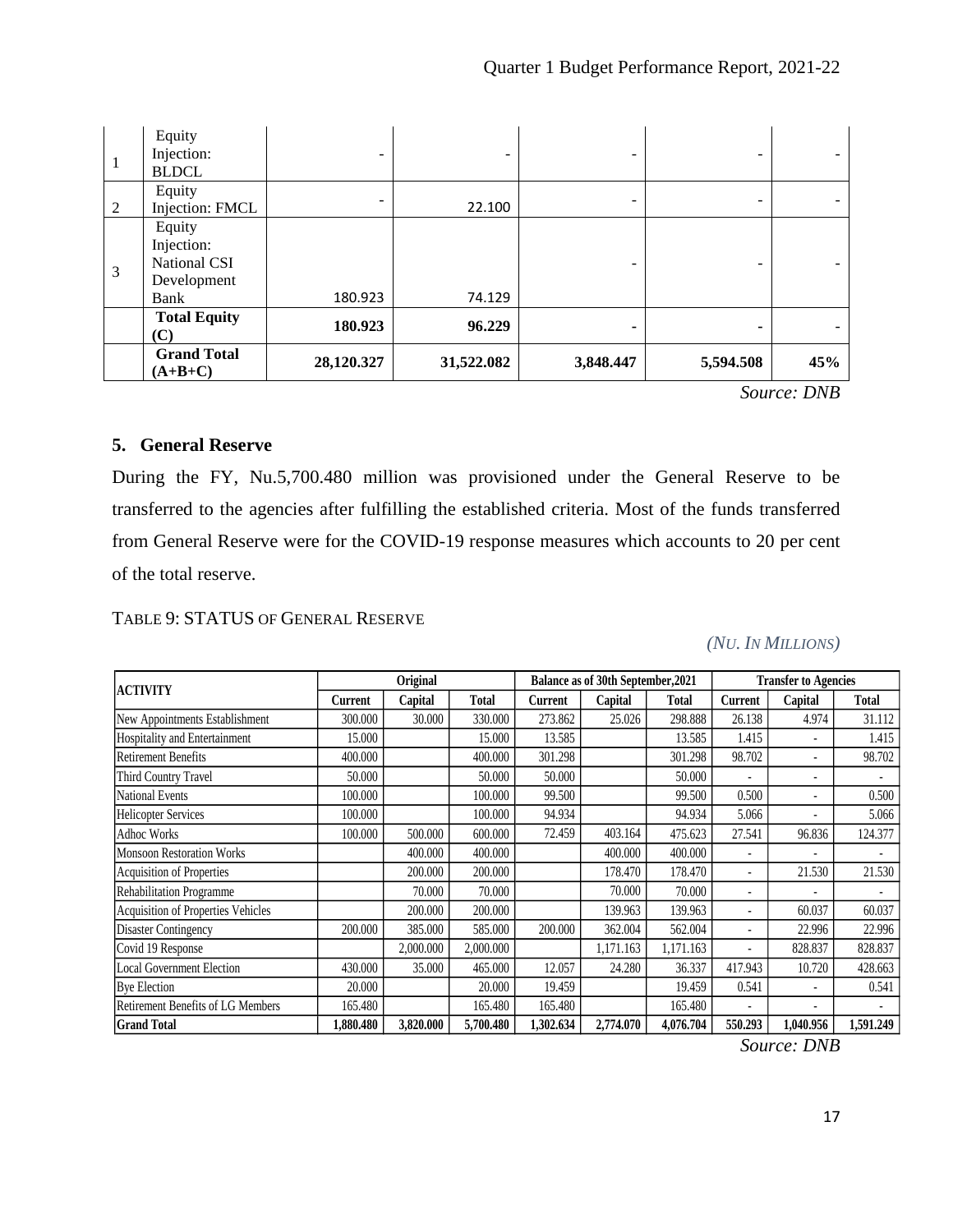#### <span id="page-17-0"></span>6. Financing:

This section covers the financing position of government as of September, 30 2021.

#### <span id="page-17-1"></span>6.1.External Borrowings

The table below illustrates performance of external borrowings against the estimates for the FY. The total amount realized in the  $1<sup>st</sup>$  quarter is 1 per cent of the estimates.

TABLE 10: EXTERNAL BORROWING

*(Nu. In Millions)*

|                          | <b>Estimates</b>                    |                                          |              | <b>Q1</b> Realized                  |                                          |                      |  |
|--------------------------|-------------------------------------|------------------------------------------|--------------|-------------------------------------|------------------------------------------|----------------------|--|
| Lender                   | <b>Program</b><br><b>Borrowings</b> | <b>Project-Tied</b><br><b>Borrowings</b> | <b>Total</b> | <b>Program</b><br><b>Borrowings</b> | <b>Project-Tied</b><br><b>Borrowings</b> | <b>Total</b>         |  |
| ADB                      | 2,235.00                            | 1,151.526                                | 3,386.526    |                                     |                                          | 0.000                |  |
| <b>IDA/World</b><br>Bank | 2,235.00                            | 4.028                                    | 2,239.028    |                                     | 9.112                                    | 9.112                |  |
| <b>IFAD</b>              |                                     | 388.297                                  | 388.297      |                                     | 38.188                                   | 38.188               |  |
| <b>JICA</b>              |                                     | 72.200                                   | 72.200       |                                     |                                          | 0.000                |  |
| <b>Total</b>             | 4,470.000                           | 1,616.051                                | 6,086.051    | 0.000                               | 47.300                                   | 47.300               |  |
|                          |                                     |                                          |              |                                     |                                          | <b>Sources: DMEA</b> |  |

#### <span id="page-17-2"></span>6.2.Domestic Borrowings

The opening balance of T-bills during the  $1<sup>st</sup>$  quarter was Nu. 13,000 million. During the quarter Nu. 22,000 million worth of T-bills were issued to finance the resource gap and Nu.18,000 million was redeemed thereby managing short term cash requirement of the government. The outstanding T-bills at the end of  $1<sup>st</sup>$  quarter is Nu.17,000 million. The T-bills issued, redeemed and outstanding during the Q1 is as shown in Table 11.

TABLE 11: SUMMARY OF T-BILLS

*(Nu.in millions)*

| <b>Month</b>                        | <b>Issued</b> | <b>Redeemed</b> | Outstanding |
|-------------------------------------|---------------|-----------------|-------------|
| Opening balance as on 1st July 2021 |               |                 | 13,000.000  |
| $Jul-21$                            | 0.000         | 0.000           | 13,000.000  |
| Aug- $21$                           | 7000.000      | 7000.000        | 13,000.000  |
| $Sep-21$                            | 15,000.000    | 11,000.000      | 17,000.000  |
| <b>Total</b>                        | 22,000.000    | 18,000.000      | 17,000.000  |

*Source: DPA*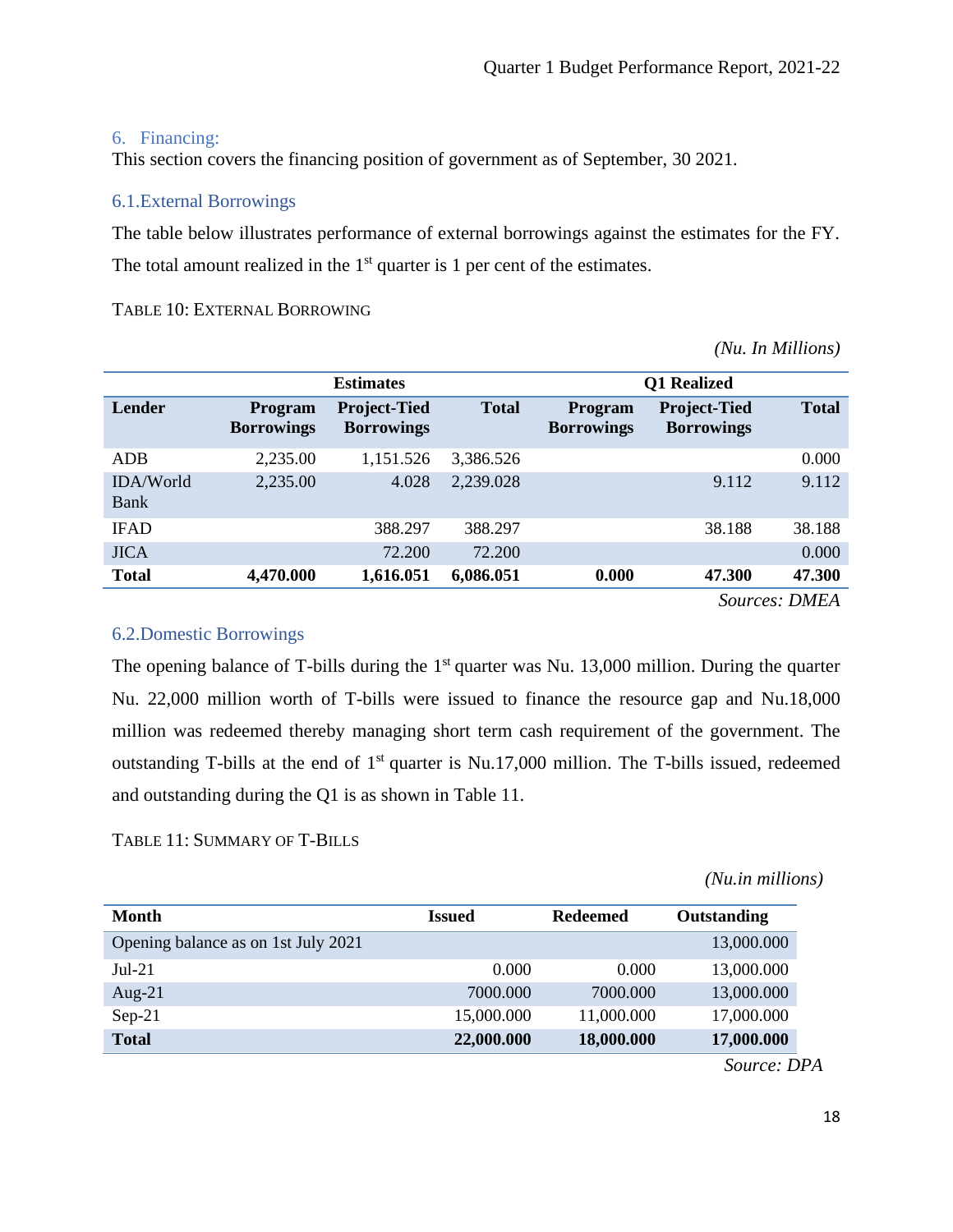#### <span id="page-18-0"></span>**7. Budget Provided for COVID-19**

The total budget of Nu. 915.904 million has been provided to budgetary agencies for COVID-19 containment measures in the 1<sup>st</sup> quarter. Of the total budget provided, Nu. 828.839 million was transferred from General Reserve and Nu. 87.065 million was supported under external funding as shown in the Table 12. The summary of details of budget allocated for COVID-19 containment measures are shown in the Table 13.

TABLE 12: BUDGET SUMMARY FOR COVID-19

*(Nu. In Millions)*

| <b>Agencies</b>                            | <b>RGOB</b> | <b>External</b> | TSFP* | <b>Total</b> |
|--------------------------------------------|-------------|-----------------|-------|--------------|
| <b>Constitutional Bodies</b>               |             |                 |       |              |
| <b>Autonomous</b>                          | 84.575      | 1.437           |       | 86.012       |
| Ministry                                   | 540.538     | 85.628          |       | 626.166      |
| Dzongkhag                                  | 203.621     |                 |       | 203.621      |
| Thromde                                    | 0.103       |                 |       | 0.103        |
| <b>Total</b>                               | 828.837     | 87.065          | -     | 915.902      |
| <i>*Trade Facilitation Support Program</i> |             | Source: DNB     |       |              |

#### TABLE 13: DETAILS OF COVID-19 EXPENDITURE

|                                                                       |             |                 |                  | (Nu. In Millions) |
|-----------------------------------------------------------------------|-------------|-----------------|------------------|-------------------|
| <b>Particulars</b>                                                    | <b>RGoB</b> | <b>External</b> | <b>TSFP</b><br>* | <b>Total</b>      |
| Health (PPE, drugs, non-drugs and flu clinics)                        | 103.277     | 39.850          |                  | 143.127           |
| Essential food and fuel                                               | 30.695      |                 |                  | 30.695            |
| Quarantine (logistics and food)                                       | 254.834     |                 |                  | 254.834           |
| Others (Structure: Roads, temporary shelters, etc)                    | 106.603     |                 |                  | 106.603           |
| (non-structural COVID 19 related miscellaneous<br>Others<br>expenses) | 333.428     | 47.215          |                  | 380.643           |
| <b>Total</b>                                                          | 828.837     | 87.065          | ۰.               | 915.902           |
| <i>*Trade Facilitation Support Program</i>                            |             |                 | Source: DNB      |                   |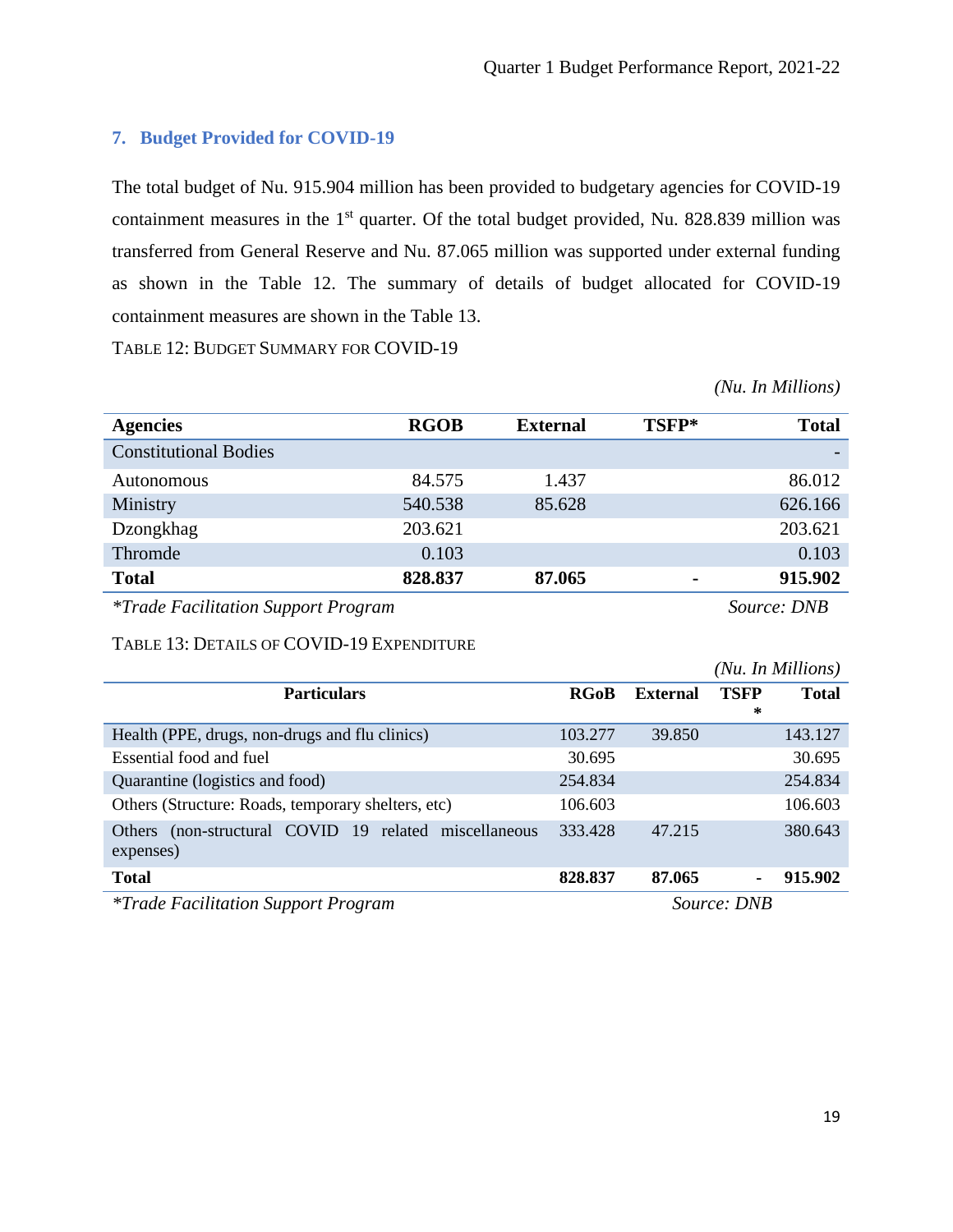#### <span id="page-19-0"></span>**8. Conclusion**

The overall resources have increased due to incorporation of external grant support of Nu. 1,255.010 million. There has been a slight increase in the fiscal deficit from 8.59 percent to 8.60 percent of GDP mainly on account of incorporation of activities financed through external borrowings.

The performance of the domestic revenue stands at 21 per cent against the revised estimates, which is lower as compared to that of 1st quarter of last FY which was about 25 per cent against the estimates. However, the total expenditure for the  $1<sup>st</sup>$  quarter of FY2021-22 is 35 per cent more as compared to the same period last FY.

The expenditure as compared to revised budget is about 18 per cent, whereas release against revised budget is about 24 per cent. The difference between actual expenditure and releases can mainly be attributed to prior year advances which will be adjusted during the course of the FY.

Having successfully vaccinated 65 per cent of the total population, there has been an improvement in the COVID-19 situation and further with necessary and timely interventions from the Government, the implementation of the capital activities is expected to pick up during the  $2<sup>nd</sup>$  quarter. The Budget Monitoring Tool (BMT) which was officially rolled out this FY is also expected to enhance budget utilization as it will enable monitoring the implementation of the activities on a real time basis.